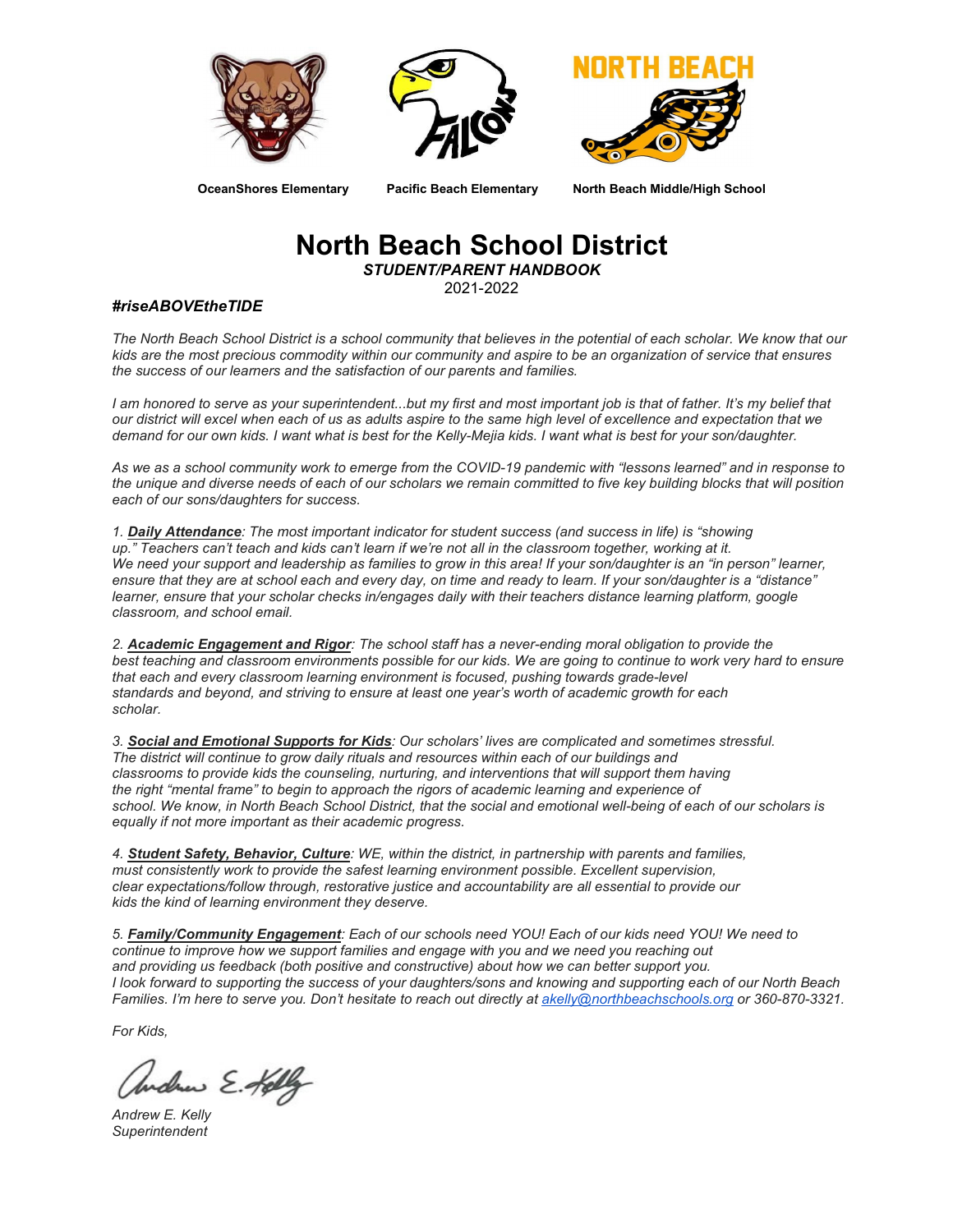### *FACULTY AND STAFF*

#### *North Beach Schools District Office*

| Andrew E. Kelly (Andy)                | Superintendent                                           |                                       |  |
|---------------------------------------|----------------------------------------------------------|---------------------------------------|--|
| Dr. Angela Lyte Crowther              | <b>Assistant Superintendent</b>                          |                                       |  |
| Shelese McConnell                     | <b>Business Manager</b>                                  |                                       |  |
| Heather Moodenbaugh                   | Student Management Systems Coordinator/Finance Assistant |                                       |  |
| Patrice Timpson                       | <b>Executive Assistant</b>                               |                                       |  |
| Angi Schreiber                        | <b>Special Services Assistant</b>                        |                                       |  |
| Stan Sturgeon                         | Maintenance and Grounds Director                         |                                       |  |
| Amy Butler                            | <b>Transportation Director</b>                           |                                       |  |
| Ann Allen                             | <b>School Nurse</b>                                      |                                       |  |
| <b>North Beach Middle/High School</b> |                                                          | <b>Ocean Shores Elementary School</b> |  |

#### Evans, Dr. Russell | Principal McCoy, Wendy | Assistant Principal Brown, Jodi | Head Secretary specializing in Principal's Secretary & Athletics/Activities Coordinator Church, Laken | Secretary specializing in Scholar-in-Transition Reither, Cassandra | Secretary specializing in Registrar, Attendance, ASB and Food Services Carpenter, David | Paraeducator Casey, Starlette | Special Education (MS/HS) Casey, Terrence | Paraeducator Christopherson, Erin | Special Education (Lifeskills) Church, Daymon | Video Production Dean, Meagan | Paraeducator DeBoe, Mona | Paraeducator Fry, Peter | PE/Health Fry, Steven | English (HS) Furth, Elizabeth | Paraeducator Galeana, Santiago | Custodian Hegg, Andrea | Paraeducator Iliff, Shawn | Culinary Arts (CTE) - ASB/Leadership Johnsen, Carolyn | Paraeducator Johnson, Jane | Special Education (HS) Jordan, Mitchell | Spanish Lober, Christian | 6<sup>th</sup> Grade Teacher Maine, Brandon | Art, Digital Media and Design (CTE) Mattsen, Krista | Paraeducator Moore, Larry | PE/Weights Morgan, Kari | Gear Up Coordinator/CTE Director Morgan, Kyle | Construction Trades (CTE) Pack, Rachel | Choir Peck,Christopher | ELA/New Beginnings featuring Apex Polk, Leilani | Health Room Assistant Preisinger, Jessica | Mathematics (MS) Reiter, Rachel | Paraeducator Reman, Caitlin | Social Studies (HS) Richardson, Lauren | Science (MS) Rockey, Beth | English (MS) Schmidt, Skyler | Social Studies (MS) Simmons, Jeffrey | Band Simmons, Jennifer | Mental Health and Wellness Coordinator/McKinney-Vento Liaison Swanger, Valerie | Mathematics (HS) Traer, Kevin | Science (HS) Vicente, Irvine | Custodian Weinstein, Vicke | Special Education (MS) Wittstruck, Dustin | Custodian

*Ocean Shores Elementary School* Evans, Stephanie | Principal McConnell, Curtis | Assistant Principal Farmer, Megan | Secretary McLean, Janet | Secretary Ary, Jessica | Paraeducator Bacon, Sandy | Title I/ LAP Specialist Bolinger, Janel | Pre-K Carmichael, Sabrina | Paraeducator Cenci, Ana | Paraeducator Chamberlain, Michele | 5th Grade Teacher Chamberlain, Ted | 4th Grade Teacher Church, Cheryl | Paraeducator Conrad, Cassandra | Social/Emotional/Behavior Support/McKinney-Vento Liaison Duncan, Joseph | Paraeducator Duncan, Patty | Kindergarten Teacher Ebling, Danielle | Paraeducator Giraldo, Melissa | Transitional Kindergarten Griss, Martin | Custodian Hieronymus, Kristin | Paraeducator Hobgood, Brandon | Custodian Homa, Robyn | Paraeducator Hutchins, Hollie | Paraeducator Jevas, Jeannie | Paraeducator Jordan, Francelle | 3rd Grade Teacher King, Trisha | 2<sup>nd</sup> Grade Teacher Leighty, Wendy | TOSA Lomedico, Joe | Physical Education Moore, Christy | 1<sup>st</sup> Grade Teacher Nguyen, Kaylee | 2nd Grade Teacher Nigam, Natalia | 1<sup>st</sup> Grade Teacher Opel, Julie | 3rd Grade Teacher Pack, Rachel | Choir Roberts, Kim | Transitional Kindergarten Simmons, Jeffrey | Band Stoney, Haley | 4th Grade Teacher Taylor, Frank | Paraeducator Taylor, Kathy | Special Education Teacher Walker, Deann | Paraeducator Wilson, Alex | Kindergarten Teacher Woods, Myranda | Paraeducator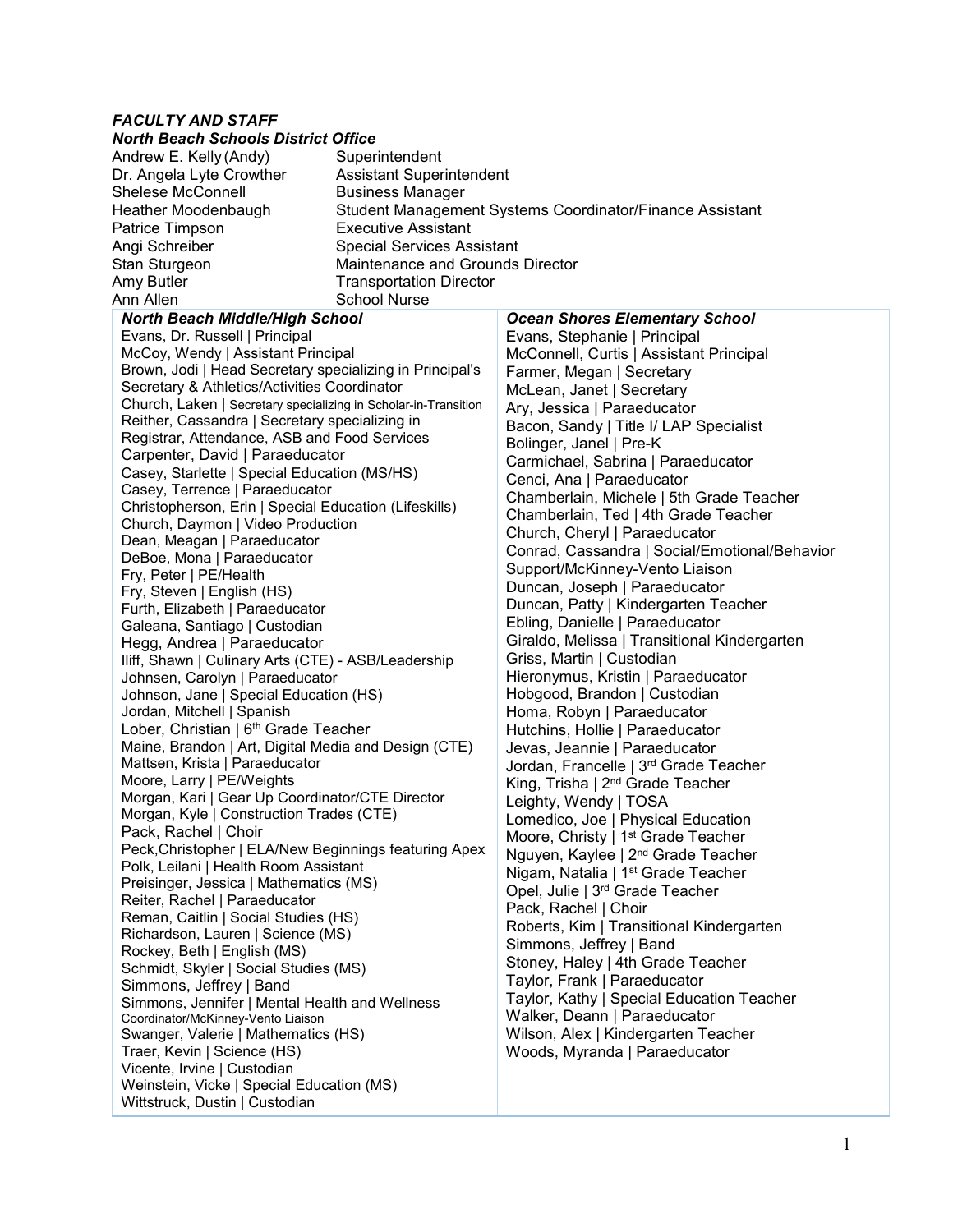### **Food Service**

Klemetson, Mike | Head Cook Stearns, JoAnn | Asst. Cook Beach, Patty | Cook Brown, Crystal | Cook Guida, April | Cook Jordan, Dennis | Cook

#### **Transportation**

Baxter, Norman | Bus Driver Brandenburg, Ruby | Bus Driver Carlson, Chris | Bus Driver Cummins, Deloris | Bus Driver Delu, Tammy | Bus Driver Fox, Peggy (Margaret) | Bus Driver VanGundy, Jo | Bus Driver

#### **District-Wide Staff:**

Butler, Eric | Program Facilitator Chavez, Andrew | Maintenance Church, Daymon | Technology Coordinator Matthews, Carol | Speech/Language Pathologist Pack, Rachel | Choir Simmons, Jeffrey | Band

#### Baggaley, Dionna | Paraeducator Braden, Bailey | 5<sup>th</sup> Grade Teacher Cadena, Christina | Paraeducator Cameron, Ashley | Paraeducator Colliers, Addie | Paraeducator

**Pacific Beach Elementary School**

Cooper, John | Kindergarten Cravens, Jodie | Pre-K/Transitional Kindergarten Eide, Jennifer | 2nd Grade Teacher Ellis, Jackie | Program Facilitator Gladsjo, Todd | TOSA Johnson, Kelly | Paraeducator Lorton, Georgia | QIN Teacher/PB Volunteer Martin, Marci | Special Education McKown, John | Custodian Mowitch, Candace | Paraeducator Newman, Elizabeth | 4<sup>th</sup> Grade Teacher Padron, Riel | Program Facilitator Perez, Marlene | Principal Ross, Heidi | Secretary Saavedra, Cecilia | 1<sup>st</sup> Grade Teacher Samson, Lisa | District Distance Learning Elem. Tchr. Sanchez, Melissa | Paraeducator Sem-Rodrigues, Lisa | Social/Emotional/Behavior Support/McKinney-Vento Liaison Simmons, Jeffrey | Band Swanger, Deanne | 3rd Grade Teacher Terrell, Stephanie | QIN Teacher/PB Volunteer Vicente, Irvin | Custodian Zwolinski, Falisha | Montessori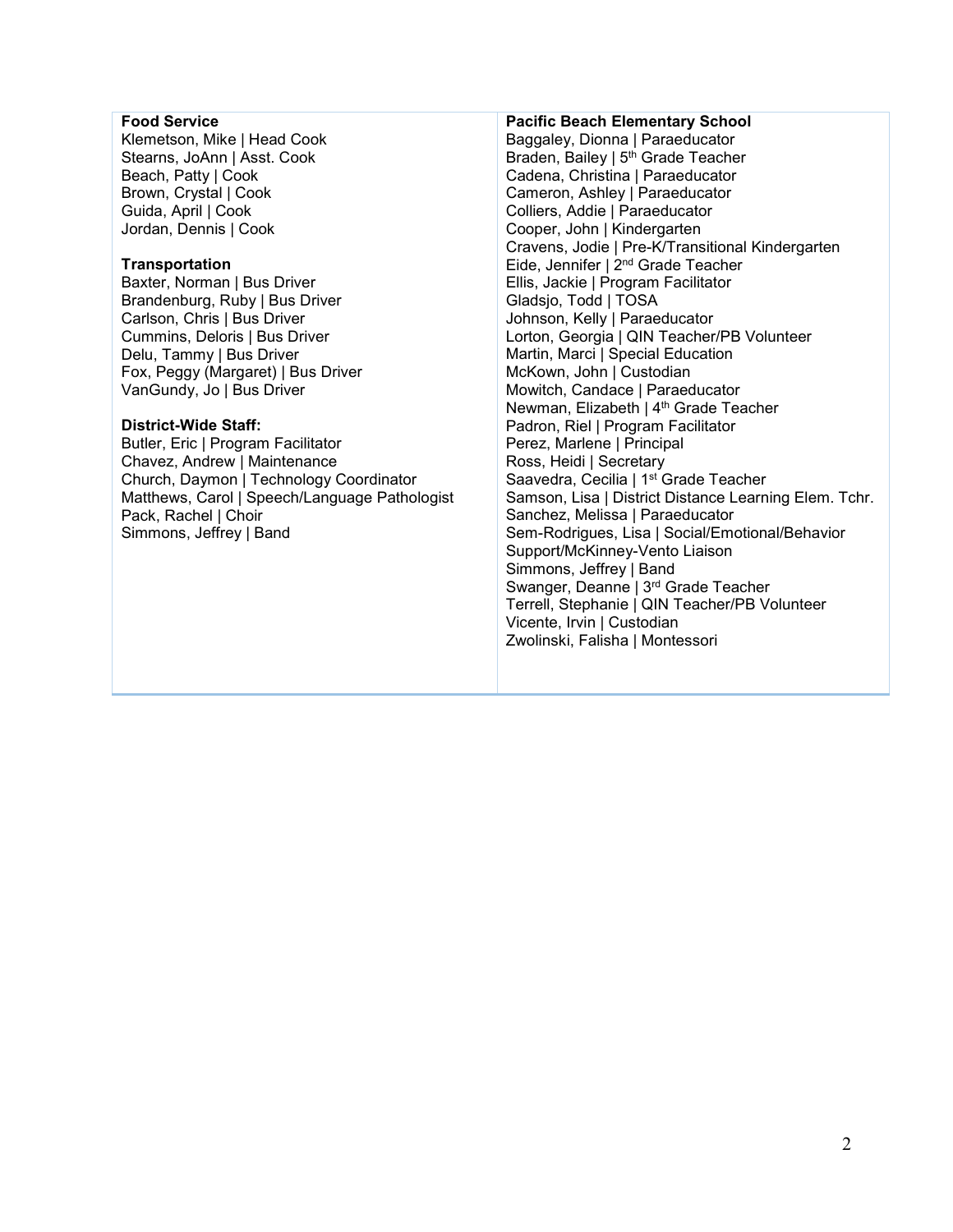#### *MISSION STATEMENT*

North Beach School District is committed to fostering an environment that will educate, nurture, motivate and graduate critical thinkers, who are respectful leaders, skillful communicators, and contributing members of the local and global community.

#### *VIDEO/SURVEILLANCE*

Please be aware that audio and video surveillance is on all district properties and busses, per [Policy 6608](about:blank) - Video Cameras on School Buses and - [Policy 6610](about:blank) Video Surveillance.

#### *SCHOOL DISTINCTIONS AND TRADITIONS*

#### **North Beach Middle/High School**

#### **School Colors**

♦ Black, White and Gold

- **School Mascot**
	- ♦ Hyaks

#### *SCHOOL FIGHT SONG*

*"Fight, Fight, Fight for NBHS on to victory Let's win this game for the black and the white, come on North Beach let's win tonight Go, Go, Go, Go, fight till the end, honor and glory we will win (you will see) Fight, Fight, Fight for NBHS and Hyak Victory N.O.R.T.H. B.E.A.C.H."*

#### **Ocean Shores Elementary**

#### **School Colors**

- ♦ Red and White **School Mascot**
	- ♦ Cougars

#### **Pacific Beach Elementary**

**School Colors** ♦ Blue and White **School Mascot** ♦ Falcons **School Chant** "We will go to college! We will succeed! That's our promise! That's our creed! GO FALCONS!!"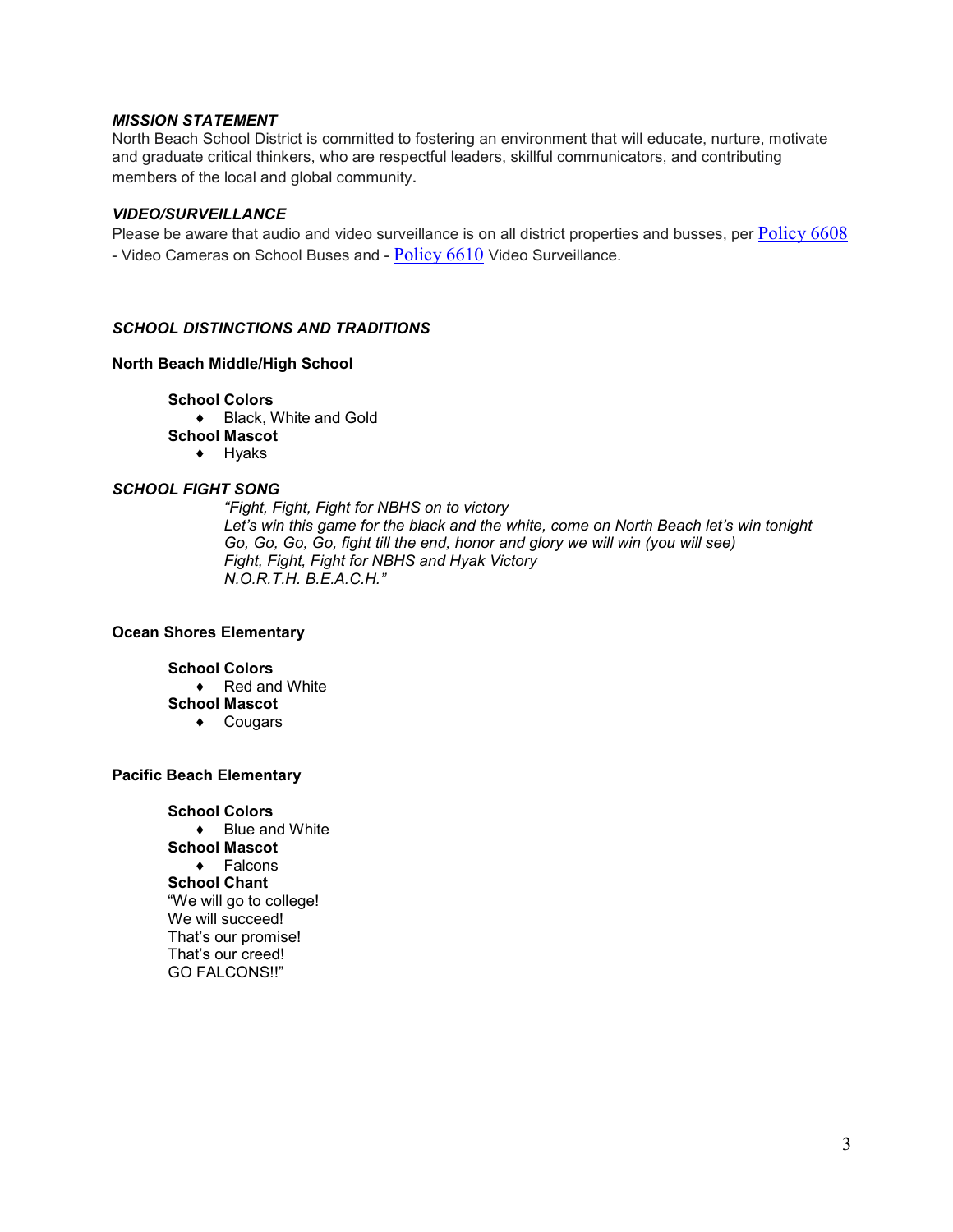#### *Behavior Expectations for All*

North Beach MS/HS High School, Ocean Shores Elementary School and Pacific Beach Elementary School are communities for growth and learning. All people on the campuses and at school activities, including students, families and visitors contribute to creating an environment for maximum student success by: Demonstrating respect

- ♦ for self
- ♦ for others
- ♦ for the educational process
- ♦ for the environment

#### *STUDENT ACTIVITIES*

Student activities are a vibrant and important part of school culture. They must be sanctioned by an administrator and overseen by at least one staff member. Staff members in charge are responsible for making sure students are adhering to the school rules of respect for self, others and environment and for disallowing involvement by all students not adhering to school rules. Students and their families must arrange transportation to and from school activities.

#### **GENERAL INFORMATION**

#### **SCHOOL HOURS**

 **North Beach Middle/High School Breakfast: 7:30 A.M Classes Begin: 7:50 A.M. Dismissal: 2:30 P.M.** 

**Pacific Beach Elementary School Breakfast 8:30 A.M. Class begins: 8:50 A.M. Dismissal: 3:30 P.M.**

**Ocean Shores Elementary School Breakfast: 8:30 A.M. Class begins: 8:50 A.M. Dismissal: 3:30 P.M.**

# **Wednesday Start times will be an our later than normal.**

The North Beach MS/HS High School building is open from 7:20 A.M. until 3:00 P.M. and both OSE and PBE are open from 8:30 A.M. until 4:00 P.M. Students are allowed in the building before or after this time only when they are supervised by a faculty or staff member. All students are expected to be well-behaved in the hallways and classrooms. Behavior that does not respect the school environment or the conditions other people need to work, study, practice does not conform to North Beach School District expectations. Students who cannot behave with respect for self, others, and environment while on campus and at all school events, will work with administrators and others (which may include family) to identify the best method of addressing to ensure the success of everyone.

#### *CHANGE OF ADDRESS OR PHONE*

If at any time during the school year a student moves to a different address or his/her guardians change phone numbers, please report the change to the office immediately.

#### *PARENT AND COMMUNITY INVOLVEMENT*

North Beach Schools are a vital part of the North Beach community and the community is a vital part of North Beach Schools. Parents and community members are encouraged to work with teachers and administration to find ways of bringing volunteers, speakers, and teachers into the school and to find meaningful learning experiences for students outside of the community. Please volunteer in classrooms and ask about attending Parents In Education (PIE), and Booster Club meetings. Please contact your child's school for further information.

#### *FAMILY/TEACHER CONFERENCES*

Communication between teachers, students, and families must be frequent to ensure student success. Teachers will communicate about grades and assignments throughout the grading period. Families know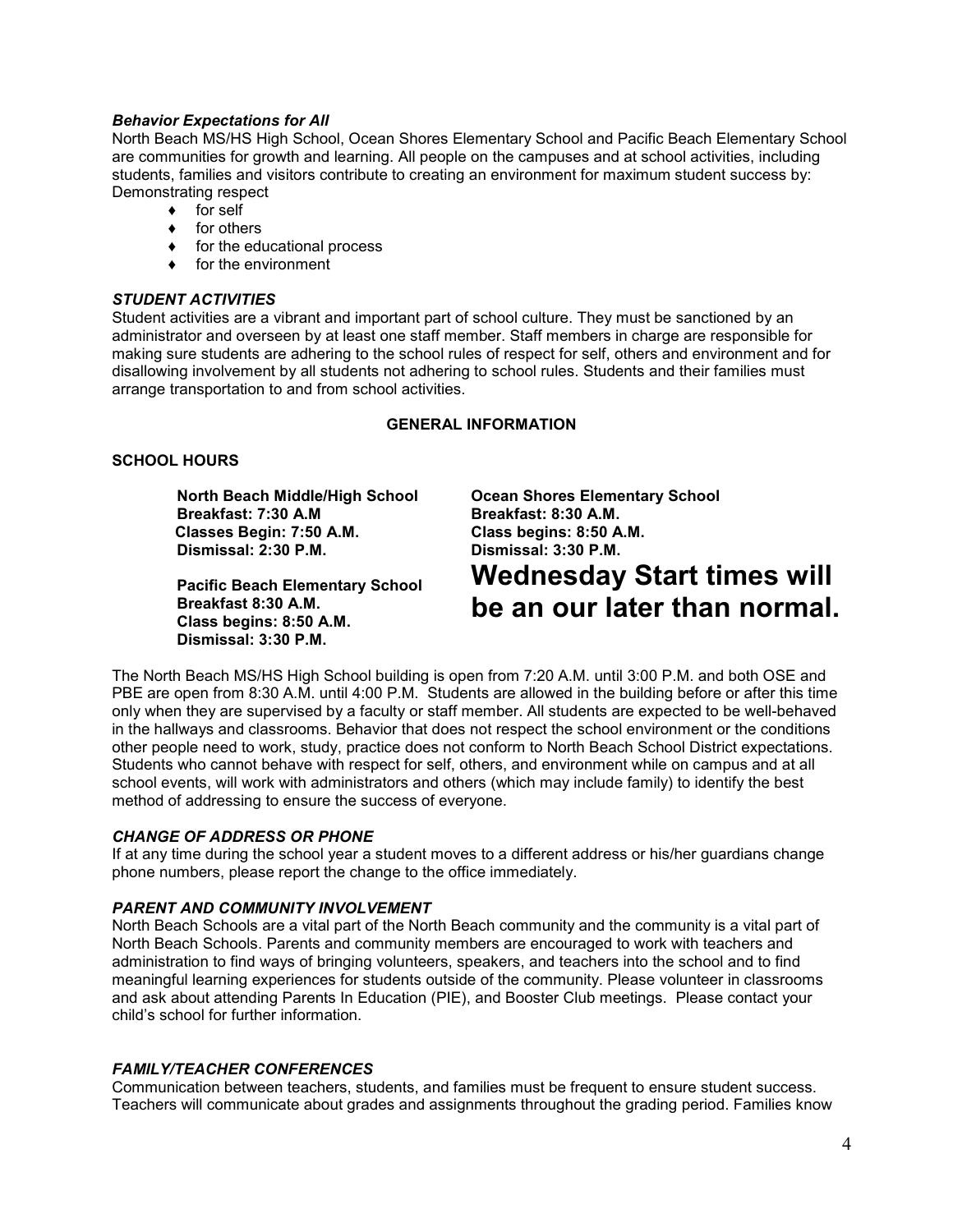their student best and are a vital part of the academic support for their student. Often families can help teachers better support students by sharing information. If families have questions, want additional information, or want to share their perspective, they should ask for an appointment with the teacher, counselor, and/or principal. Students who wish to talk with a teacher should request a conference at a time convenient to both during the school day. Teachers may also request conferences with a student in order to give or arrange individual help, or to discuss behavior issues. Twice a year there are scheduled conferences that the school requests parents and students attend.

### *OPEN HOUSE*

Open House is an opportunity for families to meet individual teachers and become familiar with classroom policies and requirements; all families and students are encouraged to attend. Families enhance the school community and student success.

### *LOST AND FOUND*

All articles found in or near school should be turned in at the school office. The lost and found is located in a specified location in each building and lost items can be picked up there during the students' free time. Articles not claimed within 30 days will be donated to a charitable organization. Each student should write his/her name on all personal possessions.

#### **Please don't bring valuables to school. We cannot guarantee their safe-keeping.**

#### *VISITORS*

Community members, parents, and alumni are vital and integral parts of the campus community. They are encouraged to meet with school staff and administration about how they can be a part of teaching and learning at North Beach MS/HS High School, Ocean Shores Elementary School and Pacific Beach Elementary. To help ensure the safety of all students, adults who are not faculty or staff must sign in at the office and get a visitor's badge when they are visiting the school. To ensure the integrity of the instructional day, we ask that students not bring visitors to school with them. Background checks may be required upon district request.

### *PHONES/***PERSONAL ELECTRONICS**

At North Beach School District, we understand that your cell phones and other personal electronics are important connections to your family and community and are often ways of grounding yourself and giving yourself important brain breaks. **However, personal technology is never appropriate during instructional time and it should never be out or being used in a classroom without permission from your teacher**. Students should never take pictures of or record others without permission; this may constitute bullying.

#### **Students that are caught using their cell phones during unauthorized times, will have the phone confiscated and held securely in the office. We have a progressive 3 Strike policy on cell phone usage:**

- 1. **First offense**: The phone will be confiscated and held in the office for the remainder of the day.
- 2. **Second offense**: The phone will be confiscated and held until a parent/guardian can pick it up.
- 3. **Third offense**: The student will not be allowed to bring a phone to school.

\*By signing the code of conduct you agree to the above listed agreements pertaining to cell phones for all students attending in-person learning at North Beach School District\*

Phones in the office are available for students to use to communicate with families, employers, coaches and school-related activities before school, after school and at Middle/High lunch. Students and families will demonstrate respect for the educational process by not using school or personal phones during class time

### *SCHOOL COMPUTER NETWORK*

Students using the North Beach School District networks and the Internet are expected to demonstrate respect for self, for others, for the educational process, for the school and community environment while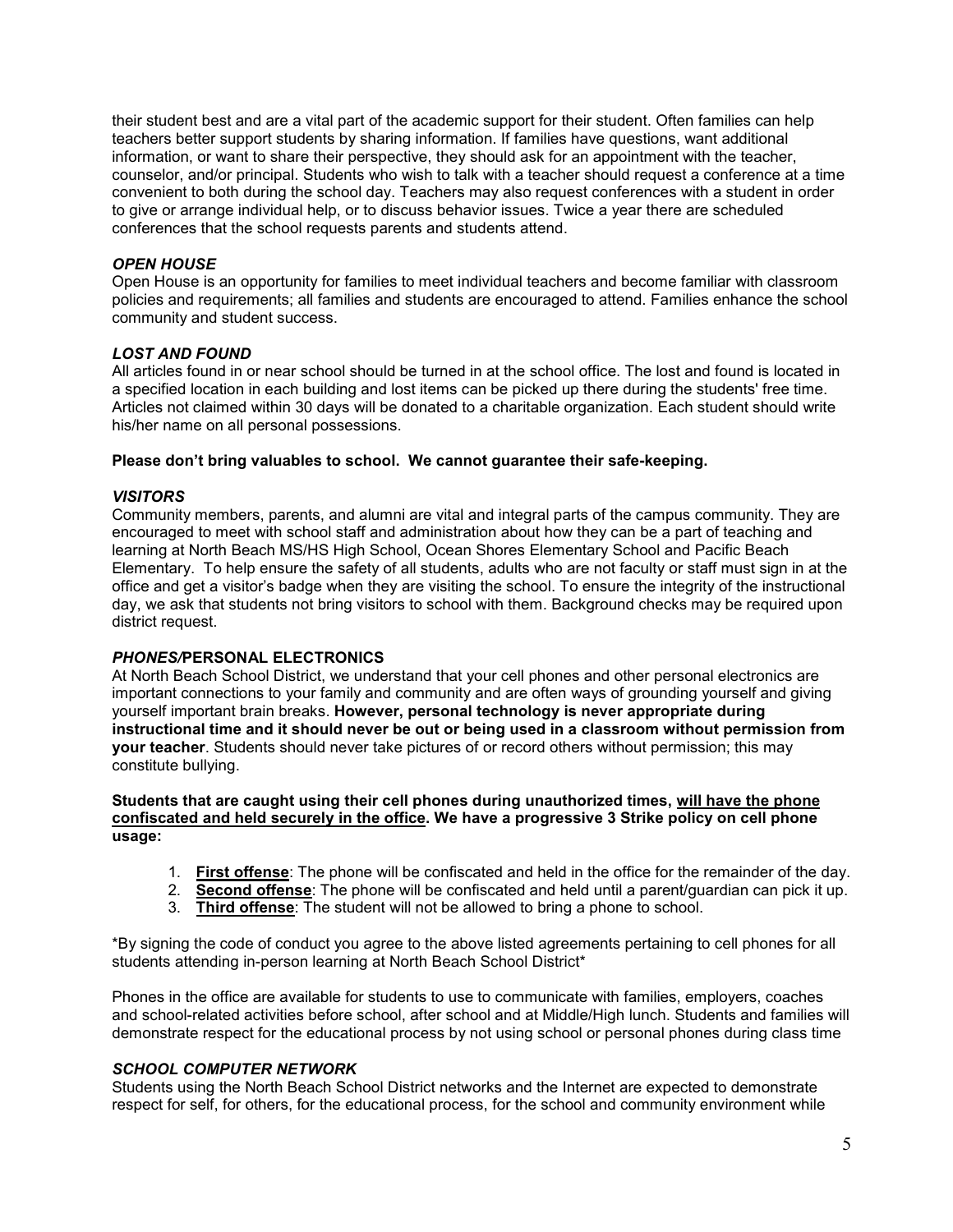using either school or personal computers or electronics while on campus or at a school activity. District computers and internet access must always be used to access, use and create content that demonstrates respect for self, for others, for the educational process, for the school and community environment. System administrators will report inappropriate use to the school administration and may close an account that is not being used in accordance with school expectations.

# *ATHLETICS*

Students are encouraged to participate in school sports. All athletes need a current physical examination, proof of insurance (or student insurance offered through the school),\*(not required for elementary sports at this time but subject to change) and a consent form signed by a parent or guardian before they can participate in sports. All forms are available in the office or from the athletic director or can be found on the district website. All required forms must be turned in before a student will be cleared to participate.

### *STUDENT INSURANCE*

Insurance is available for students to purchase. Only athletes are required to have insurance; however, you are encouraged to purchase it if not covered by any other insurance program. School district liability insurance will not automatically cover accidents occurring on school grounds. (not required for elementary sports at this time but subject to change)

### *BUS RIDING RULES*

Students riding the bus will adhere to school rules for respecting self, others (including the driver, other riders and those not on the bus) and the environment (including the seats, windows and rest of the bus). Some guidelines to follow to demonstrate this respectful, responsible behavior:

- ◆ Speak in a normal voice, using appropriate language.<br>◆ Never sit in a driver's seat or touch the controls.
- Never sit in a driver's seat or touch the controls.
- ♦ Don't throw anything out the windows.
- $\triangleleft$  Remain seated while the bus is moving.
- ♦ Always cross the roadway in front of the bus.
- ◆ Be careful at your bus stop and wait for the driver to signal you to cross the street.
- $\bullet$  Be on time to your bus stop.
- ♦ Keep your bus clean and free of litter.
- ♦ Open windows only with the driver's permission.
- ♦ Never put part of your body outside an open window.
- ◆ You must get on and off at your scheduled bus stop unless you have a note from home.<br>◆ Inappropriate items are strictly prohibited. These items include: animals. matches.
- Inappropriate items are strictly prohibited. These items include: animals, matches, breakable containers, flammable liquids, cigarettes, weapons, or nuisance items. If in doubt, ask your driver.

**Riding the bus is a privilege.** Failure to follow minimum riding expectations may result in loss of transportation privileges.

#### *FIELD TRIPS*

Field trips within our community and to nearby points of interest are an exciting and important way to enrich curriculum and the school experience. Parents will receive notices of field trips, which must be signed and returned prior to the trip. Sometimes field trips will have fees to help defray transportation or facility use costs. Parents are always welcomed to school events and outings and are encouraged to attend field trip outings with their children. If you plan on attending a field trip with your student, a background check MUST be done two weeks PRIOR. Please visit your child's school office to fill out proper paperwork.

### *LOCKERS*

Students attending Ocean Shores Elementary will be assigned a school locker. Students attending North Beach Middle/High school may request a locker per student request in the Front Office. School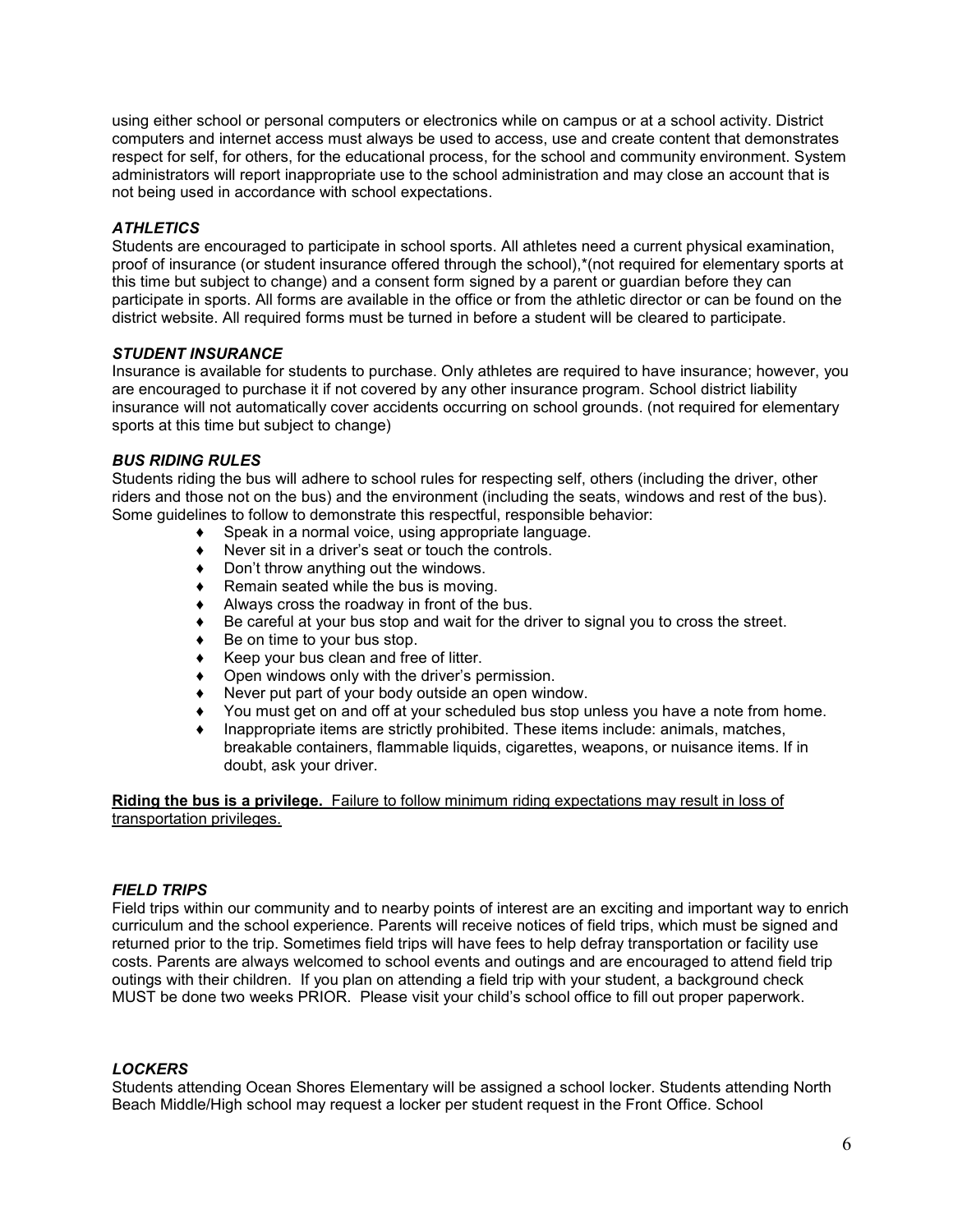administrators may search lockers and their contents at any time. School administrators may ask law enforcement to help search lockers and contents. Students may not use a lock other than their assigned lock. Students are advised not to store anything valuable in their lockers or backpacks. **Please don't bring valuables to school. We cannot guarantee their safe-keeping.**

# *SALE OF ITEMS ON CAMPUS*

Fundraisers are a fun way of bringing activities and events to North Beach Schools. Students, staff, faculty, parents, and volunteers need to get permission from school administration or the Associated Student Body before holding any fundraiser. All fundraisers must benefit the school directly. Please refer to [Policy 6102](about:blank)

# *SCHOOL MEAL PROGRAM*

North Beach School District is participating in a federal program available to select schools as part of the National School Lunch and School Breakfast Program called Community Eligibility Provision (CEP). This means that all students attending North Beach School District are eligible to receive breakfast and lunch at no charge throughout the 2021-2022 school year, regardless of family or household income. However, some of the education programs the district provides are funded from state dollars that require our school to collect household information for all students attending CEP schools.

Please take a moment to complete the [Family Income Survey](about:blank) and return it to your student's school.

Breakfast and lunch are served daily. Students who bring their lunch may purchase milk.

# **USDA NONDISCRIMINATION STATEMENT**

In accordance with Federal Civil Rights law and U.S. Department of Agriculture (USDA) Civil Rights regulations and policies, the USDA, its agencies, offices, and employees, and institutions participating in or administering USDA programs are prohibited from discriminating based on race, color, national origin, religion, sex, gender identity (including gender expression), sexual orientation, disability, age, marital status, family/parental status, income derived from a public assistance program, political beliefs, or reprisal or retaliation for prior credible activity, in any program or activity conducted or funded by USDA (not all bases apply to all programs). Remedies and complaint filing deadlines vary by program or incident.

Persons with disabilities who require alternative means of communication for program information (e.g., Braille, large print, audiotape, American Sign Language, etc.) should contact the responsible Agency or USDA's TARGET Center at (202) 720-2600 (voice and TTY) or contact USDA through the Federal Relay Service at (800) 877-8339. Additionally, program information may be made available in languages other than English.

To file a program discrimination complaint, complete the USDA Program Discrimination Complaint Form, AD-3027, found online at [How to File a Program Discrimination Complaint](about:blank) and at any USDA office or write a letter addressed to USDA and provide in the letter all of the information requested in the form. To request a copy of the complaint form, call (866) 632-9992. Submit your completed form or letter to USDA by: (1) mail: U.S. Department of Agriculture, Office of the Assistant Secretary for Civil Rights, 1400 Independence Avenue, SW, Washington, D.C. 20250-9410; (2) fax: (202) 690-7442; or (3) email: [program.intake@usda.gov.](about:blank)

USDA is an equal opportunity provider, employer, and lender.

### *SKATEBOARDS, ROLLERBLADES & SCOOTERS*

Skateboard, rollerblades and scooters should either be kept locked up outside of school or in a locker, or kept in the front office. They may not be ridden or used on campus and they cannot be carried around school

*CAFETERIA RULES*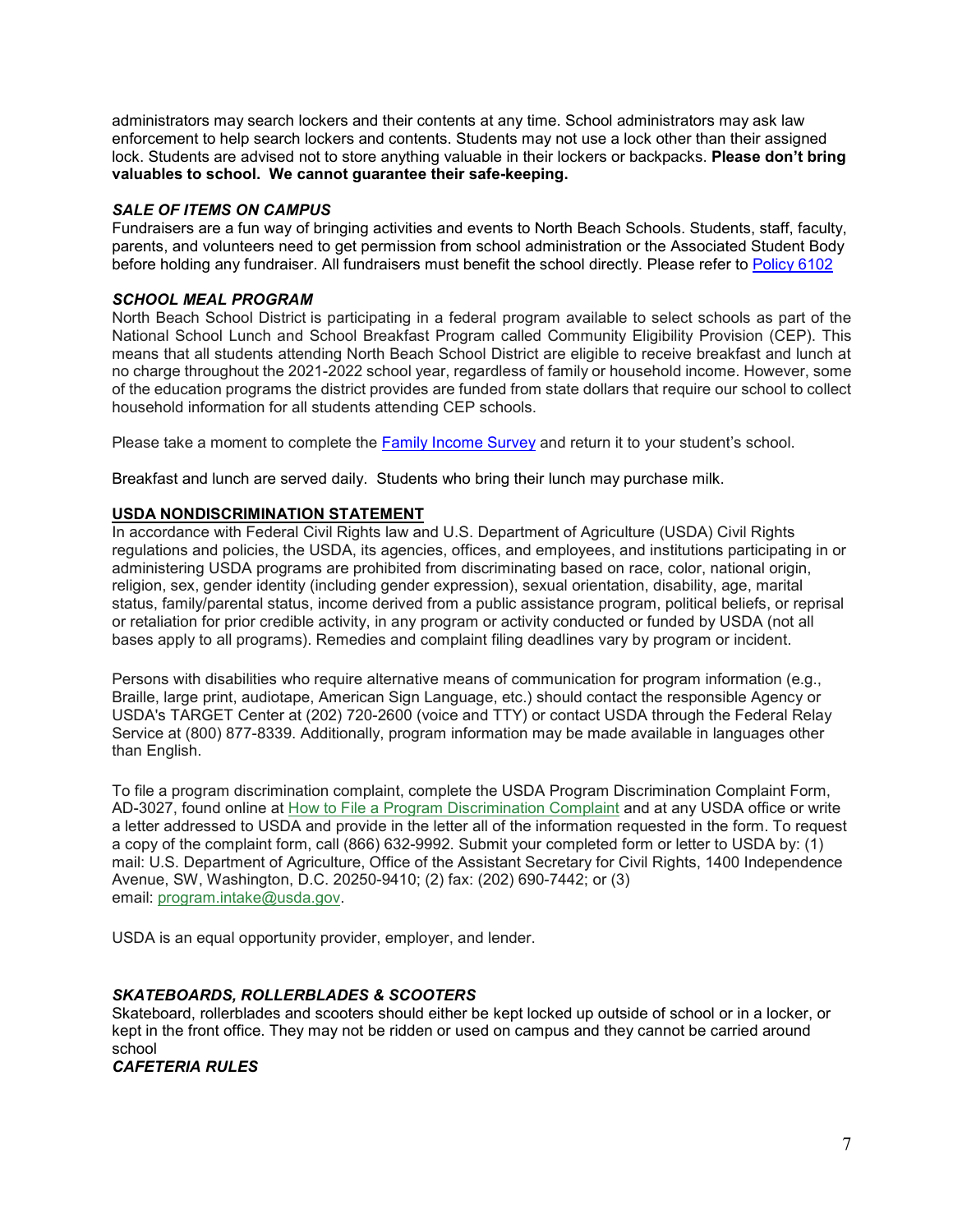While in the cafeteria, please observe the North Beach School District rules of respecting self, others, and environment. In the cafeteria, this means, among other things: walking calmly, being patient, keeping tidy, and speaking quietly.

#### *BEING PRESENT FOR EDUCATIONAL OPPORTUNITIES*

During instructional time, it is important for students to be present in class and respectfully collaborating with teachers and classmates. Students who are not in class during instructional time miss out on educational experiences. Students should limit trips to the restroom and drinking fountain during class time and should always have a hall pass signed by a teacher when they are out of class. Students who are out of classes frequently will work with school administrators to design a plan to help get present and focused.

#### *LUNCH/RECESS/BREAKS*

Free time is a perfect time for students to practice being respectful of others and the school environment. Students will show respect for all students and people, present or not and will use all school facilities and playground equipment safely, respectfully and as they are intended to be used. Students will let all other students move about freely and safely and without risk of being hurt, bullied, having their movement impeded or receiving any unwanted attention.

#### *TEXTBOOKS*

Many teachers issue textbooks to students at the beginning of the school year. Please cover them as soon as possible. Issued textbooks are the responsibility of each student; loss or damage may result in fines.

#### *WEBSITE*

North Beach School District's website is [https://www.northbeachschools.org/.](about:blank) Families and community members are encouraged to use the website and visit the district Facebook page frequently to learn what is happening at North Beach Schools and in classrooms. Please contact the district office to suggest items to add to the calendar or to share photos and content for the website.

#### **HEALTH AND SAFETY INFORMATION**

#### *Emergency School Closures*

On days when snow, power outages, and other such problems occur necessitating closures, delays, or bus route changes, local radio stations will be advised, as well as channels 4, 5, 7 and 13 out of Seattle. Such notifications are also posted at [https://www.northbeachschools.org](about:blank) and on the North Beach School District's Facebook page.

Aberdeen KXRO 1320 KXXK 95.3 KDUX 104.7 Ocean Shores KOSW 91.3

### *ILLNESS OR EMERGENCY*

Our schools are small communities, and viruses can spread rapidly through the school. Students who are not well because of a viral or bacterial infection must go home. If a student is ill, parents or guardians (or an emergency contact if parents/guardians can't be reached) will be contacted to arrange for the student to go home. Students will be sent home for the following:

- 1. Vomiting or Diarrhea
- 2. Fever of over 100.0-The office will call parents with any elevated temperature as you know your child best or that may be associated with a sore throat, cough, excessive sneezing or other symptoms that may present
- 3. Excessive coughing regardless of temperature
- 4. Other illness as deemed contagious or distracting by staff
- 5. COVID-19 symptoms including: fever greater than 100.4, cough, chills, loss of sense of taste or smell, shortness of breath, headache, fatigue, muscle aches or body aches, sore throat, runny nose or nasal congestion, nausea, vomiting, or diarrhea. Students with these symptoms should stay home until well. Students return to school will follow the North Beach School District symptom tracking algorithm and may require COVID-19 testing in certain circumstances.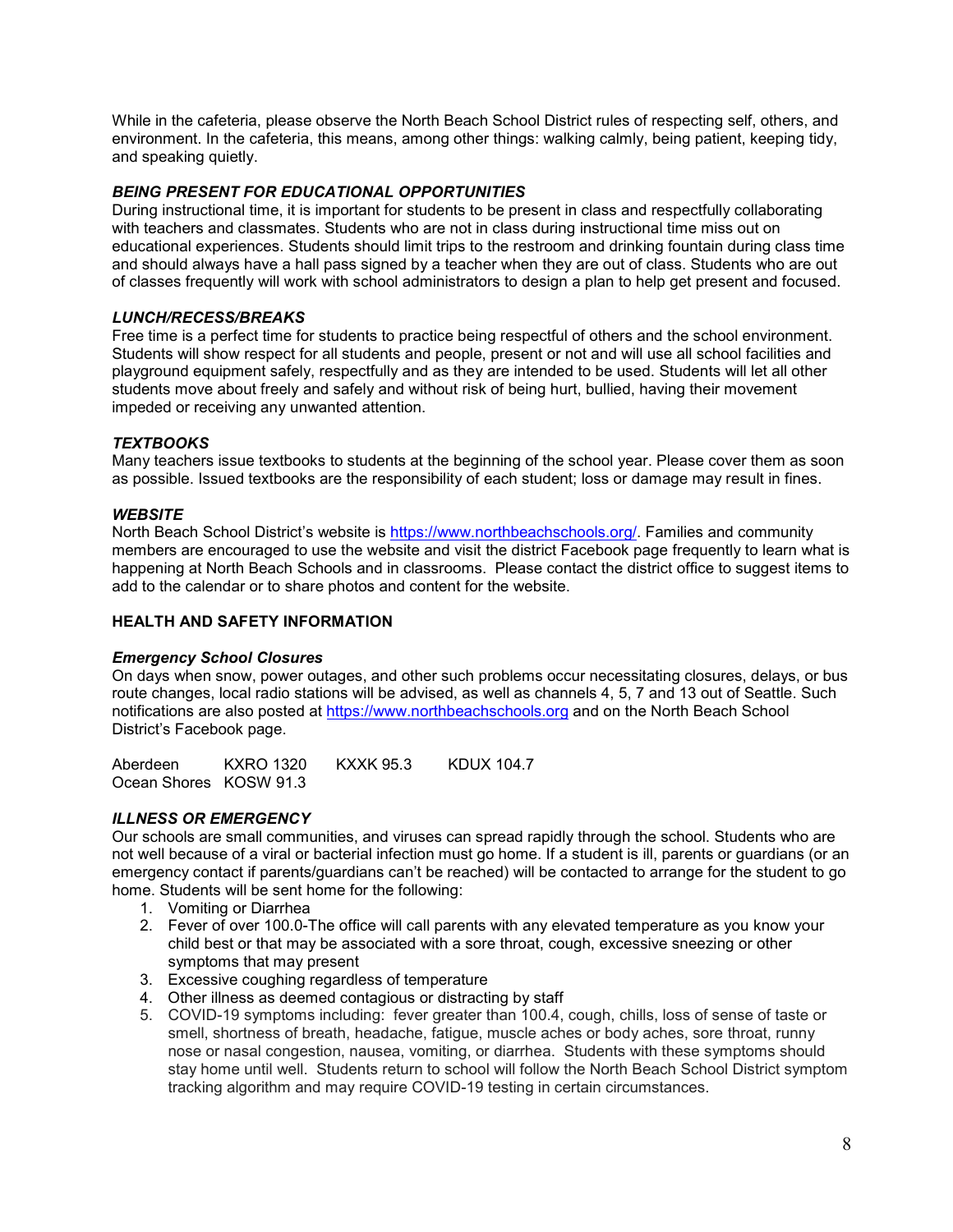In the case of an accident or emergency, the school will provide immediate first aid, and contact parents or guardians for further instructions. If the parents or guardians cannot be reached, the student may be taken to the nearest medical facility.

**Head Lice**-Head lice is an inconvenience, not a public health threat. The CDC no longer recommends that students be removed for head lice infestation. We as a district will inform parents when the problem arises that may possibly affect your child. Routine head checks, treatment and home care is the best way to prevent and treat any outbreak you may come in contact with. If you need help obtaining treatment, please contact the school office.

# *ACCIDENT REPORTING*

Any accident in the school building, on the school grounds, at practice sessions, or at any event sponsored by the school must be reported immediately to the person in charge, who in turn must file a written report with the school office.

# *MEDICATION (WAC 180-38-005) (RCW 28A.210.080)*

No student will be allowed to take any form of medication, even aspirin, while at school unless the school receives written notification from a licensed medical professional. Ideally, parents should give medication to children at home, not at school. However, if a student's medication program requires medication during school hours, parents must have on file an **"Authorization for Administration of Medication at School"** form completed by a physician and the parent or guardian. This includes both prescription and over-thecounter medications in this requirement. Forms are available from the school office and most local medical offices and can also be found on our district website: [https://www.northbeachschools.org/Page/4467.](about:blank) The medicine to be dispensed must be in an original container with the child's name, dosage and frequency instructions.

For more information about medication at school, please refer to [Policy 3416](about:blank)

### *HEALTH SCREENING (RCW 28A.210.180) (RCW 28A.210.030)*

The law states that students in grades K, 1, 2, 3, 5 and 7, must have their hearing and vision screened. Additionally, a teacher at any grade level may request a student's health be screened. Parents or guardians, have the right to deny screening for their child. Parents not wishing to have their child's health screened this year must submit a written statement to the school's office stating your refusal. This should be prior to September 8th each year.

### *HEALTH INFORMATION (WAC 180-38-005)(RCW 28A.210.080)*

Timely immunizations against infectious diseases are vital to a child's health, and are required prior to school entry. For information on specific immunization requirements please contact the school office. For the protection of all students including your own student, please abide by the following guidelines:

- ♦ Never send an obviously ill child to school.
- $\blacklozenge$  A child with a sore throat, a severe cough, vomiting, or who has had a fever of 100.4 degrees or higher within the past 24 hours should not be sent to school.
- ♦ A child with a known communicable disease or infestation, such as chickenpox, impetigo, strep throat, scarlatina, scabies, conjunctivitis (pink eye) or ringworm should not be sent to school without the approval of a physician.
- ♦ A child with a skin rash must be cleared prior to entry to school.
- $\bullet$  If your student has a special medical condition such as allergies, alert the school office in writing yearly.

Health forms are sent electronically each year. Parents are encouraged to make sure to keep this information up to date including emergency contact information and any changes in acute or chronic health conditions.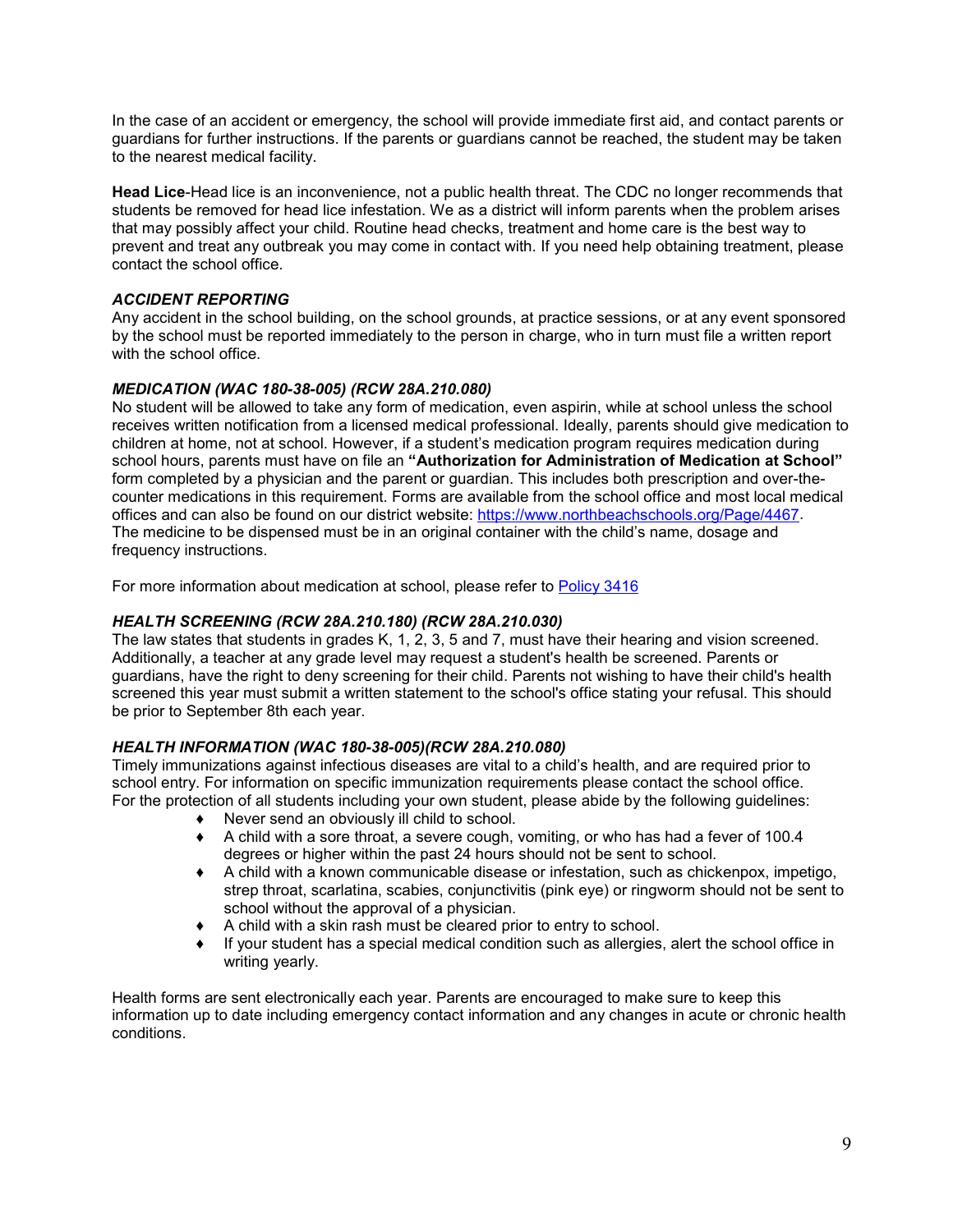# *FIRE DRILL PROCEDURES*

All faculty and staff, especially teachers, must take special care to keep students safe and to instruct students in the expected procedures for fire and safety drills. All students and adults in each building are responsible for knowing how and where to exit the building in an emergency. Fire drills are important to make sure all students and adults can get themselves and others to safety quickly in the event of a real emergency. False alarms can lead to confusion and/or recklessness in a real emergency. It is imperative that the fire alarm is only pulled during an emergency. Pulling a false alarm will have consequences commensurate with disregarding the safety of others.

# *SCHOOL EVACUATION*

In certain emergencies, it may be necessary to evacuate students from the school. Such an emergency would be of great concern to the school community and to the greater Grays Harbor county community. In order to maintain student safety, students must remain with their assigned teachers until the situation is under control enough to ensure that students can be signed out to their parents without compromising the safety of others. Parents or guardians should talk with their children about what a child should do in the event of an early dismissal. Is there somewhere they should go to rendezvous with family?

### *EMERGENCY SCHOOL CLOSURE*

In case of severe weather conditions, power outages or other emergencies please tune to local radio stations and channels 4, 5 and 7 out of Seattle or check the school website and district Facebook page for guidance. The district will also send out a notification through School Messenger. Families should have a plan in the event of early dismissal or an unexpected emergency during the school day.

#### **EARTHQUAKE PROCEDURE**

When you feel the ground shake, immediately take protective actions.

1. Drop, Cover, and Hold



**DROP** down to the floor in the room that you are. Don't try to run out of the building during the earthquake. More people are injured during quakes while trying to run outside the building than from staying inside.

Take **COVER** under something sturdy, a desk, table or other furniture that is not likely to tip over or easily crush. Crouch down on your knees and cover your head with your arms. If sturdy furniture is not available, crouch down on your knees near an interior wall and cover your head with your arms.

**HOLD** onto the furniture and be prepared to move with it. **HOLD** the position until the ground stops shaking. If possible, stay away from mirrors, tall furniture, and other things that might fall on you. Turn away from windows, light fixtures and suspended objects.

2. If the fire alarm sounds while the ground is still shaking, wait until the shaking stops before evacuating.

- 3. Since structural damage caused by the earthquake may mean that communications systems will stop working, be prepared to take independent actions without instructions from the principal.
- 4. If outside during an earthquake, try to move away from buildings into a clear open space. Stay away from utility poles and overhead wires, trees and other hazards. Drop, Cover and Hold until the shaking stops.
- 5. Be prepared for aftershocks. Drop, Cover and Hold if the ground shakes.
- 6. Await direction from building administrator

#### **Pacific Beach Earthquake/Tsunami**

After sheltering in place students and staff evacuate the building and walk to higher ground, North Beach Fire District #8.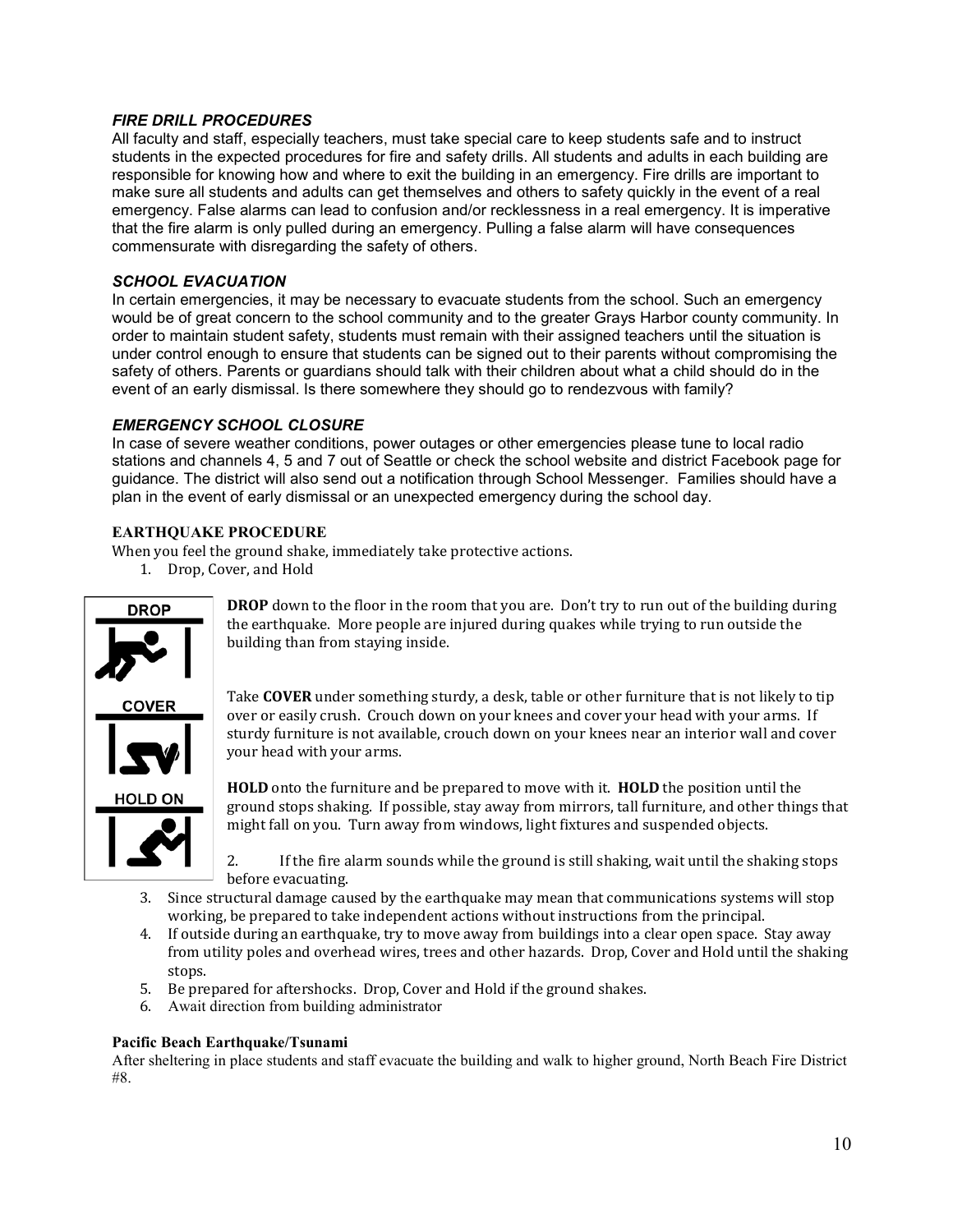Each October, Pacific Beach Elementary is an active participant in this annual drill, reviewing both Earthquake and Tsunami procedures with staff, students & guests

\**Drills specific to North Beach MS/HS High School are located on the following pages, 11-13*.

### **EMERGENCY PROCEDURES**

#### **FIRE, EARTHQUAKE, TSUNAMI, AND OTHER EMERGENCY PROCEDURES**

Procedures for the safety of children and personnel are planned and formulated in individual buildings. Required drills for the orderly evacuation of the building are the responsibility of building principals and staff. (Please see OSPI School Safety Center) Fire Procedures

Use exit plan posted near your classroom door to determine the nearest exit.

Evacuate immediately to your designated location. In the event of a Tsunami, follow Tsunami evacuation procedures. In any event, the teacher must take roll and report missing students to administration. Lock Down Procedures in the Event of an Emergency are to be followed, per building designation.

#### **FIRE EVACUATION PROCEDURE:**

- 1. Upon alarm, exit room to the nearest exterior door.
	- a. Classrooms that face the football field (including the gym) exit to the football field and walk around, with class, to the fastpitch field at the front of the building (closest to the bank).
	- b. Classrooms upstairs, exit towards the flagpole and walk to the fastpitch field (do not use the stairs or elevator)
- 2. Once you have arrived at the fastpitch field:
	- a. Line your kids up in single file
	- b. The teacher will stand at the front of the line (facing the bank)
	- c. Hold up your red card (if you are missing someone from your roster) or green card (if you've got all kids)
- 3. District office, please go out the side entrance, towards the football field and evacuate to the softball field
- 4. Await direction from building administrator/fire chief

#### **TSUNAMI PROCEDURE: Vertical Evacuation**

When the impact of a Tsunami is within 30 minutes, students and staff will follow the procedures below for a vertical evacuation.

It is said that the impact of a Tsunami will be absorbed by the concrete wall of the school's gymnasium and that the following procedure places individuals, within the building, away from the majority of the impact and elevated as much as possible.

Guest/Substitute teachers, please take the role of the teacher below for which you are subbing. Grade levels will be dismissed by intercom announcement to their advisory group locations below:

- 1. Upon announcement from the front office staff/administration, we will vertically evacuate to the following locations:
	- ❏ 12th grade to room 320
	- ❏ 11th grade to room 313
	- ❏ 10th grade to room 312
	- ❏ 9th grade to room 311
	- ❏ 8th grade to room 319
	- ❏ 7th grade to room 310
	- ❏ Front Office, District office staff & guests to room 305
- 2. Await direction from building administrator

#### **\*The Great Shakeout**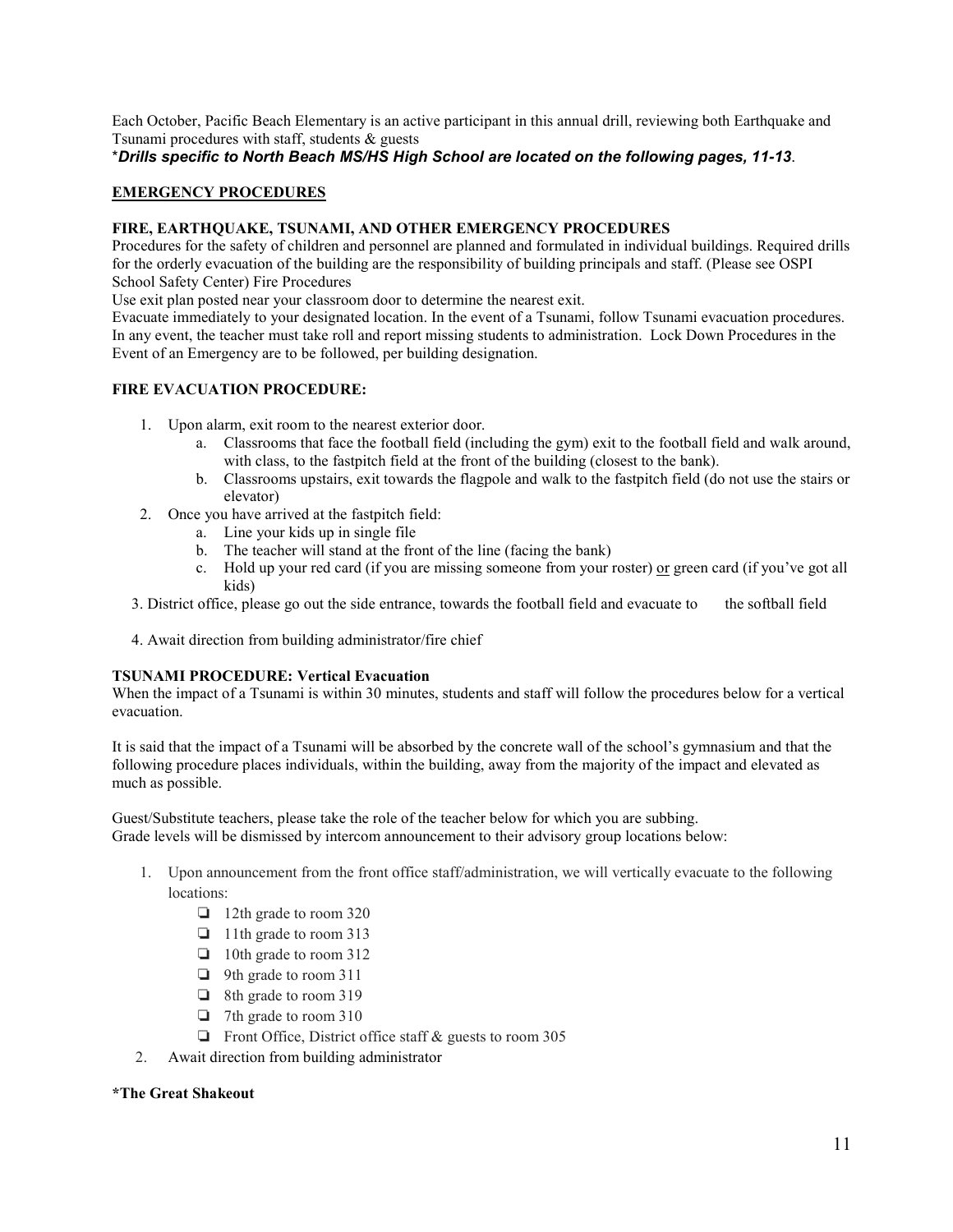Each October, North Beach MS/HS High School is an active participant in this annual drill, reviewing both Earthquake and Tsunami procedures with staff, students & guests.

### **OTHER EMERGENCY PROCEDURES**

#### **Lockdown Procedure ALiCE Updated August 2018**

- The Administration will make an announcement to engage in lockdown to ALERT staff/students of building concern. This ALERT may include what, where, when, who and how. The information provided will allow you to move into lockdown with information that will assist you on your next step, which may include fortifying your position or evacuate
- Quickly survey the hallway by your classroom. Order any students in the hall or restroom into your room.
- Engage in LOCKDOWN Lock your door, close window coverings and move students to out of sight of the room entry. Determine need for fortifying your position (secure door, block entry, consider the ways to disrupt the intruder's OODA loop
- EVACUATE; leave all belongings behind.
- If you do not evacuate, open door **ONLY** to law enforcement who can present four badges. Take your class list if you're told to evacuate.
- If students are outside and teacher receives "lockdown" alert, escort students to rally points.

#### **Active Shooter**

An Active Shooter on Campus involves one or more individuals on school grounds who is armed with a firearm and has already killed or wounded someone with the firearm AND at least one of the following applies:

- ❏ Continues to shoot others
- ❏ Actively seeks or attacks others
- ❏ Has access to additional victims

#### ❏ **Procedure**

- 1. Upon first indication of an active shooter, personnel should immediately notify the school administrator.
- 2. The school administrator will immediately ALERT and initiate Lockdown Procedures (as shown above).
- 3. The school administrator will call "911" and provide the exact location and nature of the incident; this is considered the "Who, What, When, Where" of the ALiCE protocol structure. The school administrator will designate a person to remain online with police if safe to do so.
	- a. The head secretary will notify the Superintendent who will prepare a message for parents to be sent through the district and school website.
- 4. The Attendance/Athletics secretary will prepare to communicate with classrooms using school phones, email, cell phones or radios to establish a means of keeping all classrooms informed and begin the process of accounting for all students and staff.

The Administration will work the law enforcement upon arrival to:

- 1. Ensure that perimeter gates are secured and that all students, staff and visitors are accounted for and safe.
- 2. Encourage students and staff to quickly leave by any safe and available exit. If leaving campus, the established offsite relocation point is the preferred destination, if the route is safe. The Rally points include: Coast Communication building, Nan-Sea Stables, and Coldwell Banker
- 3. Calm students and create a perimeter to separate the school population from others who may be present, and re-establish Incident Command teams with available staff. The Reunification point will be Timberland Bank and Quinault Beach Resort and Casino.
- 4. Prepare a verified list of any wounded, and the locations to which they were transported.
- 5. Confer with the law enforcement to ensure notification of parents and family members of the wounded.

In response to the school's notification, law enforcement will:

- 1. Research the nature of the event and speak with the administration to determine what is known about the incident.
- 2. Dispatch officers and define a relocation point, as necessary.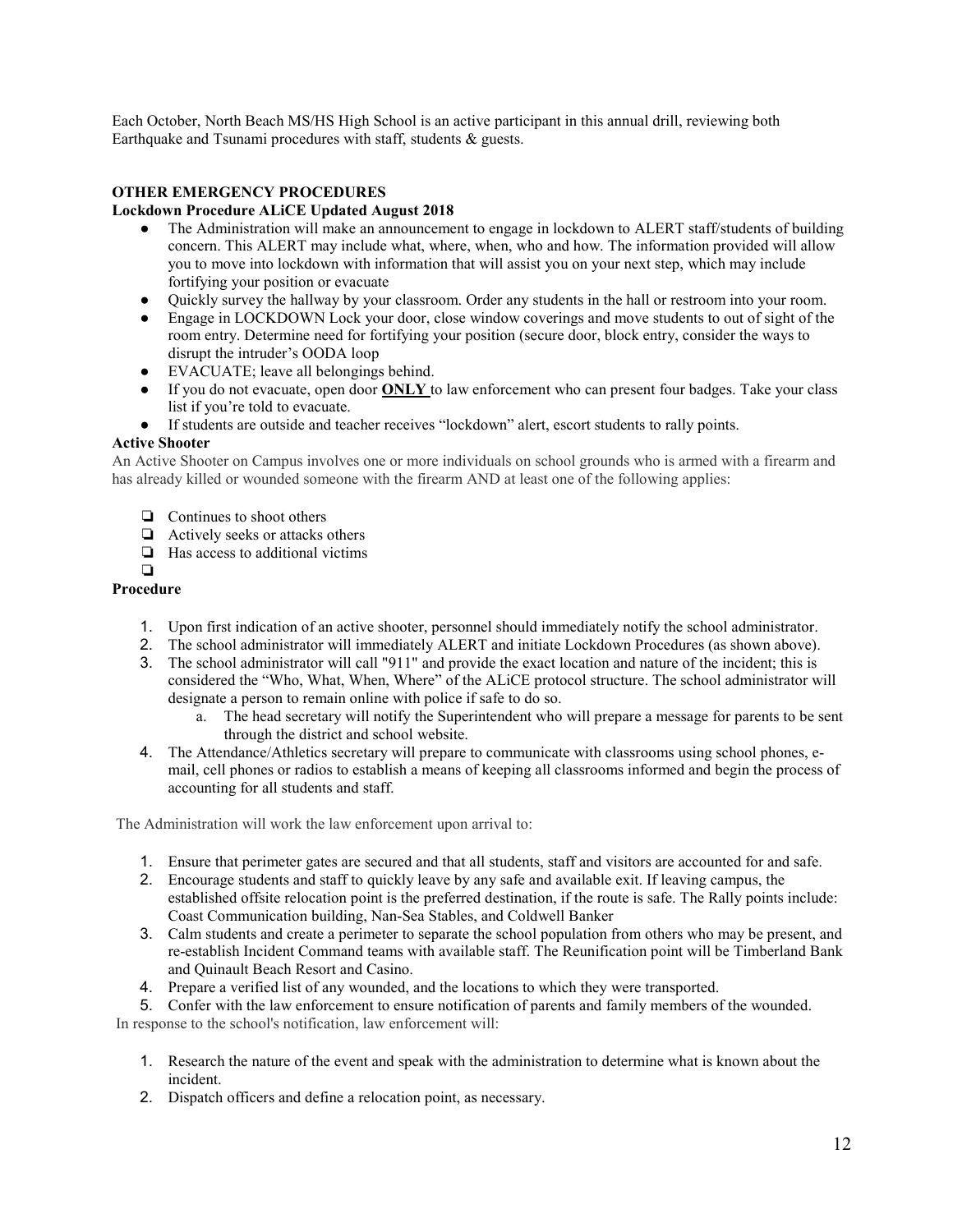- 3. Compile names and locations of those unable to get to the relocation point, and dispatch officers to facilitate rejoining the rest of the school population.
- 4. Provide point of contact for other District resources who need to know the location of the command post and open routes to the relocation point.
- 5. Provide guidance to the School Incident Commander about the ongoing threat level to students and staff.
- 6. Maintain a perimeter at the offsite relocation point between the school population and others.
- 7. Patrol the area near the school to find students and staff who may have become separated from the group. Officers will communicate to the administration, the names and locations of anyone found and assist in rejoining those separated with the rest of the school population.

Following the event of an Active Shooter, the Administration will:

- 1. Connect with support to provide resources that might include the following:
	- ❏ Assemble and dispatch a Crisis Team to the school relocation point.
	- ❏ Arrange for transportation assets and a second (receiving) school so the students can be moved to a safe location at another school.
	- ❏ Send out a message to parents/community with additional information.
	- ❏ Meet with parents at a safe staging location, outside the secured relocation point perimeter, and keep the parents informed using bilingual support staff as necessary.
	- ❏ Assist with reunification.
	- ❏ Work with local authorities to ensure injured students and staffs receive medical attention.

### \**Drills specific to Ocean Shores Elementary School are located on the following page, 14* **LOCKDOWN**

1. A lockdown situation occurs when a person or persons pose an immediate danger to the welfare of the students and staff. A lockdown will occur when any person has a weapon on campus, or if any person is suspected of having a weapon on campus.

2. Staff members are to contact the principal immediately if they suspect a person or persons pose an imminent danger.

3. Staff members should state their location, and the details of the situation when reporting to the administrator.

4. The school intercom will be used to indicate a lockdown must occur if possible; otherwise a text will be sent.

5. Window coverings will be closed if at all possible.

6. All classroom doors will be locked.<br>7. Students will be instructed to move

Students will be instructed to move to the floor in a section of the room away from windows or doors.

- 8. Everyone inside the locked rooms will be instructed to remain quiet.<br>9. A signal to indicate the end of the lockdown will be given
- A signal to indicate the end of the lockdown will be given.
- 10. A parent phone tree will be activated if necessary.

11. Should evacuation from the building be required, staff should direct students out the nearest door away from the danger. Evacuation should be out the north end of the grounds toward the Faith Community Church and beyond toward the city of Ocean Shores compound.

12. If a recess is in progress during the lockdown, staff and students are directed to follow the path in #11.

### **LOCK-IN**

1. A lock-in will occur when a possible abduction warning or concern has been sounded.

- 2. In a lock-in situation, staff members will lock classroom doors and keep students in the classrooms.
- 3. Regular classroom studies will continue.
- 4. Office and custodial staff will lock and monitor the building exterior doors.

### **TSUNAMI/EARTHQUAKE**

Due to recent information regarding impact of Earthquakes and Tsunamis in the beach area, we will be doing "**VERTICAL EVACUATION".** This will mean all students will Drop, Cover, and Hold on. When the shaking stops, students will be taken to the second floor of the school where survival kits will be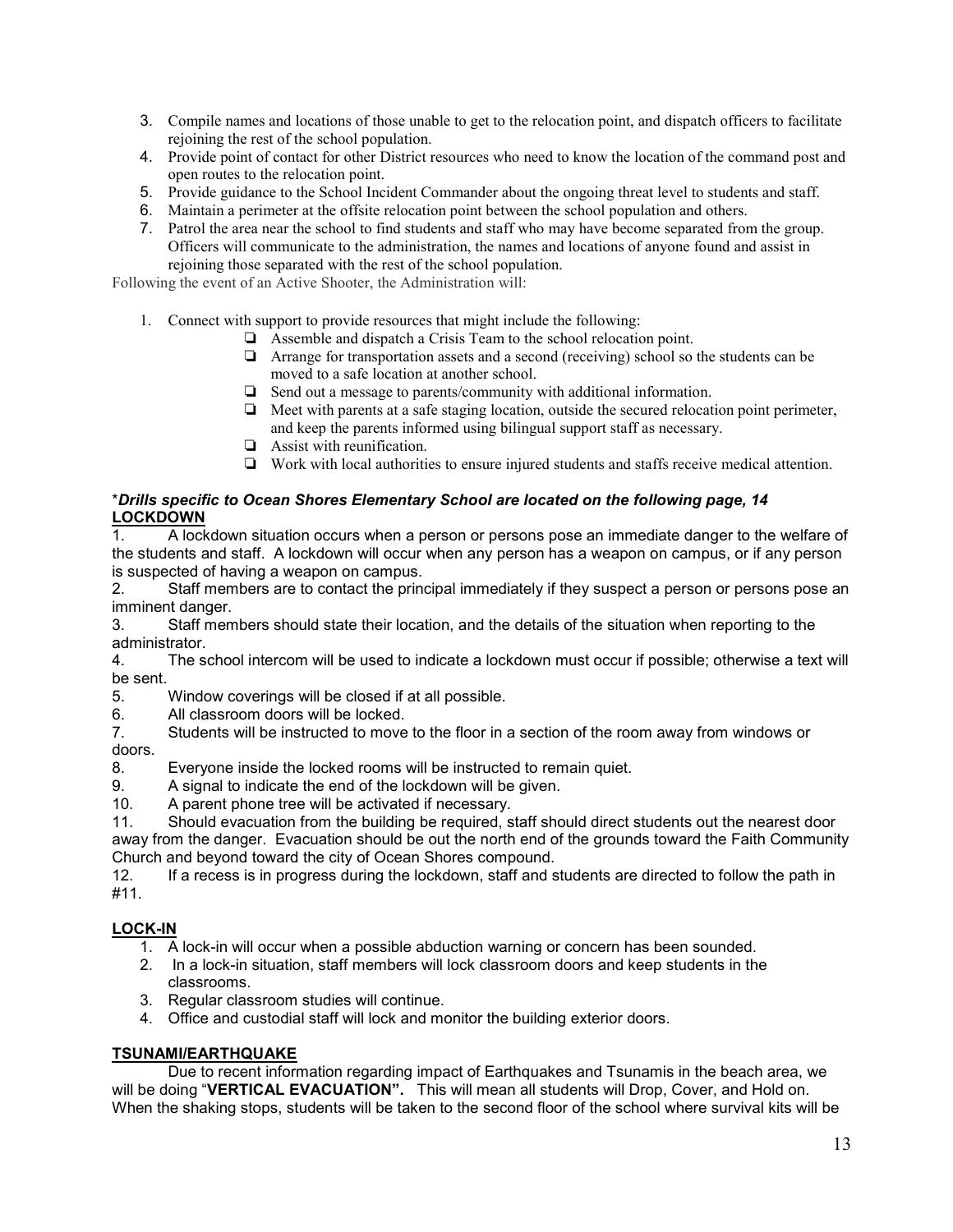kept. Should there be a Tsunami, we will remain until the waters have subsided. At that time, students may be picked up by parents or guardians who have been designated by the parents. The staff will note those who come to retrieve the students.

If a tsunami is expected within a few hours, we expect parents/guardians to come to the school and collect their children. The children will be turned over only to parents/guardians or others specifically authorized to do so.

In these circumstances, it is important the form on the Disaster Preparedness kit be completed with the names of trusted family or friends living outside of the area affected by Tsunami.

If the earthquake is centered at a place where no damage is expected, we can continue with our school day.

#### **POWER OUTAGE**

In the event the power goes out, all students and teachers are to remain in their classroom until further notice. All phone lines must be kept open for office communication with emergency services. The principal or designee will notify you of directions and procedures should the outage be for an extended period of time.

Calls will be made by School Messenger if needed.

#### **FIRE**

Students evacuate to the baseball/softball fields.

\*Please remember that if you are picking up your student due to an emergency or any other reason, you MUST check out your student at the office.

#### *ATTENDANCE REQUIREMENTS*

Our district-wide expectation of respecting the learning process can only be honored by students who attend regularly. Students must be present every day in order to learn and grow; missing days causes breaks in the learning process which can have dire consequences on the learning process and school success.

Parents/guardians: Please phone the school to excuse absences first thing in the morning. Washington State's Compulsory School Attendance Law states the following:

- 1. The school is to inform the parent of any unexcused absences.
- 2. The school is to schedule a conference with parents after two unexcused absences in a given month.
- 3. After five or more unexcused absences in one month or a total of ten or more unexcused absences during the school year, the school will coordinate and find a solution with the family and other community supports to ensure daily attendance of the student.
- 4. Absence due to administration authorized field trips, co-curricular activities and administrative imposed suspensions do not count.

#### *STUDENT PRIVACY AND SEARCHES*

The North Beach School District follows RCW and Board Policy/Procedure related to student privacy and searches. Please refer to North Beach School District [Policy 3230](about:blank) and [Procedure 3230](about:blank) for detail.

#### *DRESS CODE*

The dress code within the North Beach School District should be focused on learning and safety. It's expected that all students dress ready to learn and refrain from wearing anything that distracts from the learning process. It's imperative that clothing NOT advertise drugs, alcohol, gang affiliation, or hate towards any group of people or individuals within our diverse community.

#### *SIGN-IN AND SIGN-OUT PROCEDURE*

Students must demonstrate respect for the educational process by remaining on campus throughout class time and throughout the school day. Families, please make appointments for after school and/or on weekends as you are able. If a student must leave school, please send a note or call the office to arrange for your child to leave. Students must make arrangements with the office before they can leave campus.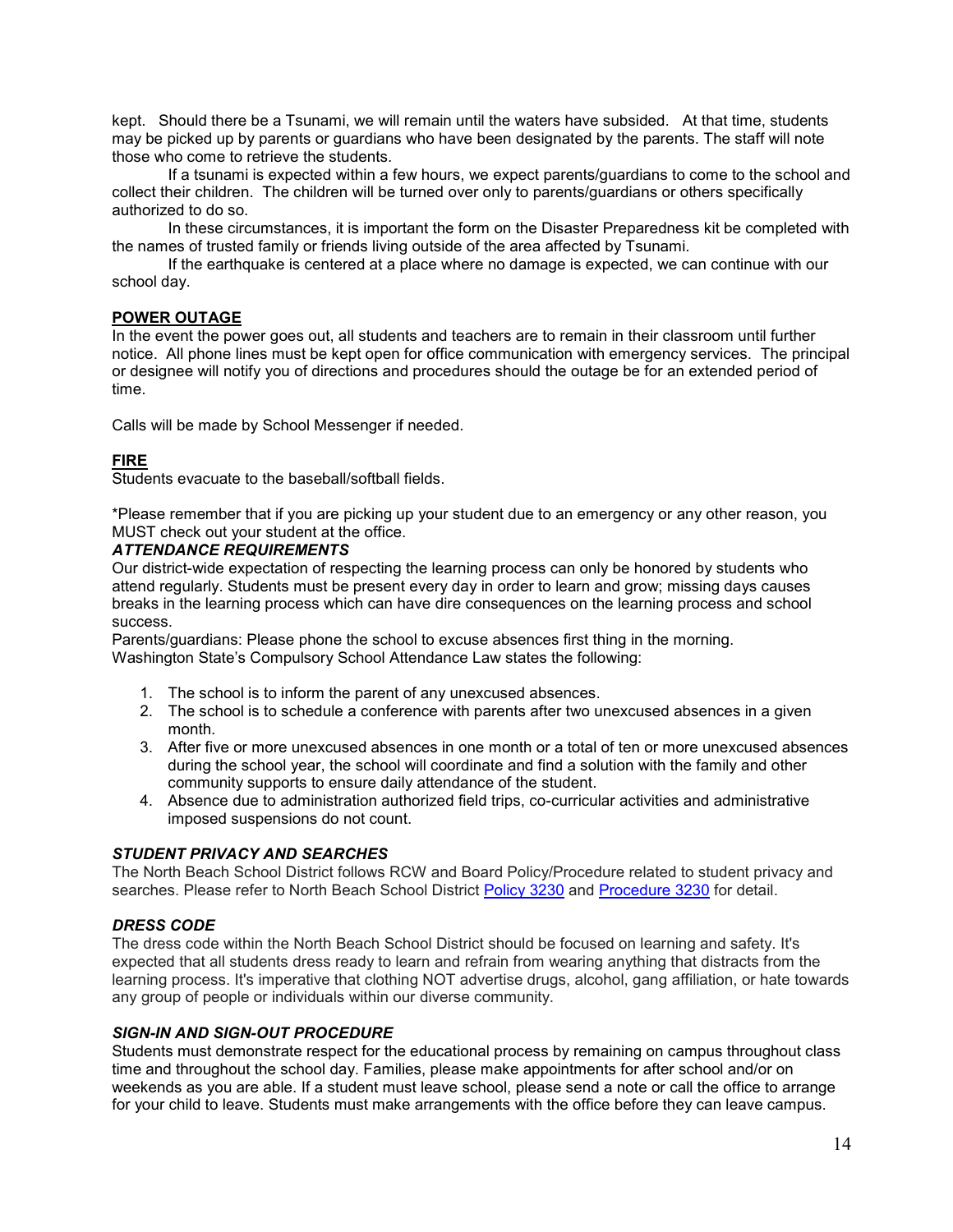### *TARDINESS*

Because breakfast is served at the beginning of the school day, it is important to be on campus by 7:45 for North Beach Middle/High and 8:50 for both elementary schools. Students who are late to class will be considered tardy. If you arrive late, please sign in at the office. Excessive tardies will be addressed in a conference with families.

#### *TRUANCY*

Truancy is defined as a student leaving or failing to report to the appropriate school area or activity or being gone without permission for any length of time from an assigned area without the approval of the teacher or other supervising personnel. Truancy is a problem that interferes with a student's ability to engage in learning and which isolates the student from the support of the school. Truancy will be addressed as an indicator of a greater problem and will result in conferences which may result in behavior management plans and referrals to outside agencies.

#### *CLOSED CAMPUS*

Our schools are closed campus.

#### **STUDENT DRIVING POLICY**

Students that have a current, State Issued Driver's License, are allowed to transport themselves and immediate family members to and from school. Student's may not leave campus with another student driver. In rare cases, an exception to this may need to be made but it must be approved by parent request to the Superintendent. **All students who will be driving to school must show proof of insurance and license at the front office.**

#### *HOMEWORK POLICY*

Because life-long learning cannot be confined to the classrooms within the school walls, school work also will not always fit tidily into the school day. Students may have work to do for projects or to prepare for classwork that will need to happen outside of school hours. Teachers, school administration, students and parents will work together to ensure that homework strengthens student learning and does not hinder a student's success. Guidelines for good homework goals and procedures can be found here: [http://www.teachit.so/index\\_htm\\_files/homeworkprotheroe.pdf](about:blank)

Homework benefits:

- Long-term academic benefits such as better study habits and skills;
- ♦ Non-academic benefits, including greater self-direction, greater self-discipline, better time organization, and more independent problem solving; and
- ♦ Greater parental appreciation of and involvement in schooling.

Teachers' responsibilities:

- ♦ Communicate clear expectations for each assignment;
- ♦ Assign developmentally appropriate homework—not busy work;
- ♦ Limit the amount of homework given to allow for independent reading time;
- ♦ Acknowledge an assignment's importance with corrections and feedback; and
- ♦ Periodically solicit feedback on assignment difficulty and completion time from parents and students

Parent Responsibilities

- ♦ Encourage and to support the student's efforts by being available for questions, but remembering that homework is the student's responsibility;
- ♦ Communicate with the teachers whenever the student has consistent difficulty with homework or assignments;
- ♦ Establish a regular "homework time" to help the students better organize their time;
- ♦ Provide a quiet, well-lighted place for the student to study;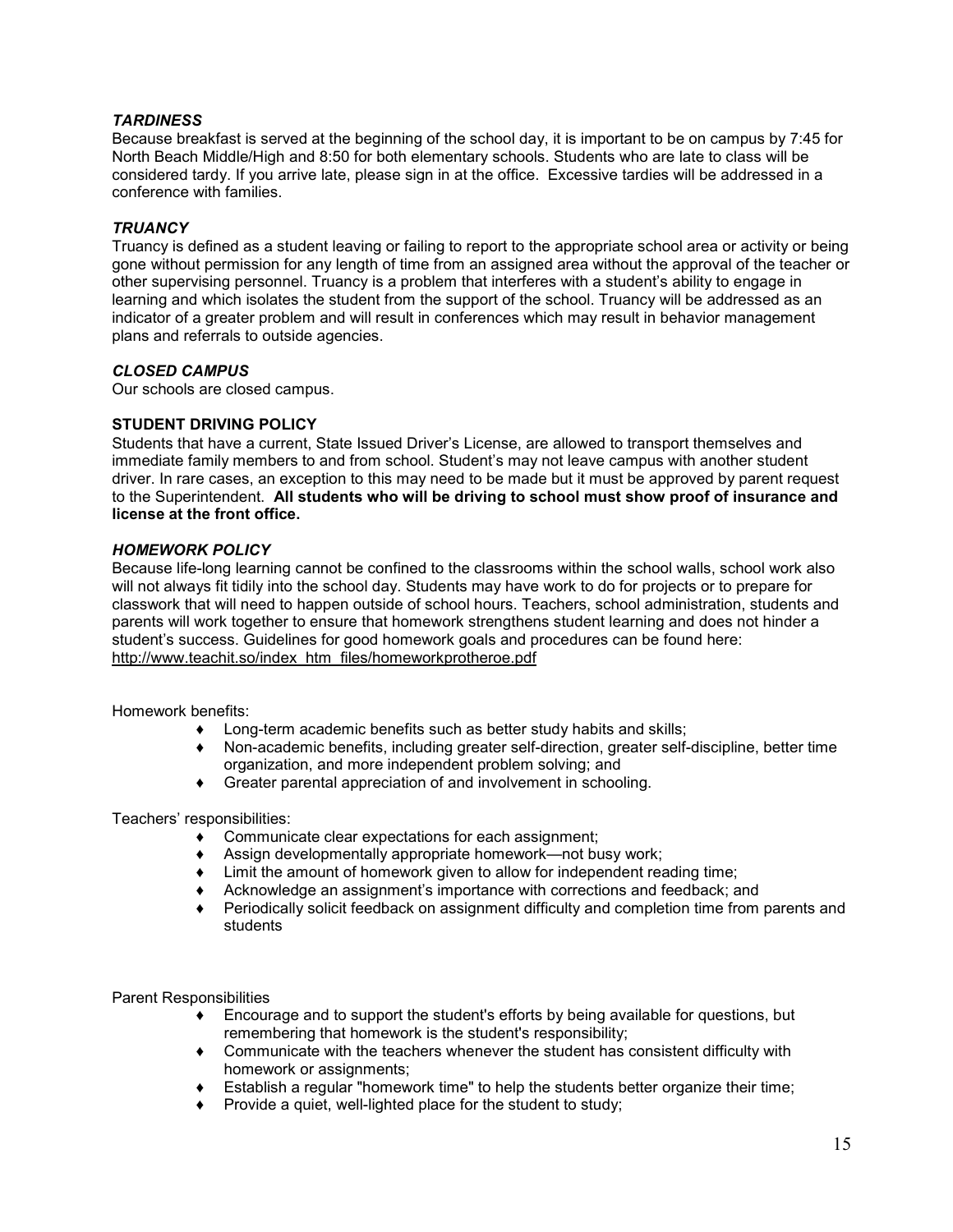Student Responsibilities

- ♦ Know the purpose, deadline, and instructions of the homework assignment;
- $\bullet$  Take home any materials and information needed to complete assignments;
- ♦ Ask about and complete work missed during an absence from school;
- ♦ Develop good work and study habits;

#### *School Wide Make-up & Late Work Guidelines*

North Beach School District has established school-wide Make-up and Late Work guidelines in order to provide consistency across the school with regard to the acceptance and credit awarded for work that is turned in by students beyond a prescribed deadline.

#### **The expectation is that all students turn their assignments in on time, prepared to the best of their ability.**

If this doesn't occur, for any reason, we encourage students to show responsibility for their learning by completing the assignments.

- $\Box$  The teacher had a valid reason for assigning the work
- $\Box$  The assignment is standards aligned
- $\Box$  The assignment is designed to help inform the student and teacher of the students' level of mastery on course standards

We know that students all learn at different rates and in different ways. When a student struggles with an assignment or concept he/she still should try. Do as much as possible. Struggle is good. Teachers will work with students to re-teach, provide multiple opportunities for mastery, etc.

There is a tremendous difference between working hard and struggling with a concept and being unmotivated or apathetic. We're striving to create determined learners who persist in reaching grade level standards and beyond. When our students fail, our whole school community fails. In North Beach School District, we are all working towards continual growth and success

# *STUDENT SERVICES*

### *SPECIAL SERVICES*

Special Services are available within the district for those students who qualify. Services available include: Special Education, Speech, Learning Disabilities Resource Room, Counseling and referral to outside services.

#### *COUNSELING SERVICES*

The primary goal of the counseling program is the personal development of the individual. By helping students explore available options and the possible outcomes resulting from these options, the counselor will help students feel more confident in making decisions concerning the following:

- ♦ Personal problems.
- ♦ Academic decisions.
- ♦ Social problems.
- ♦ Potential career choices.

#### **Students should not leave class to talk with the counselor unless they have a signed appointment slip.**

The counselor will use individual and group counseling attempting to promote interpersonal growth by (1) helping the student understand and accept himself/herself as an individual developing an awareness of unique ideas, feelings, values, and needs in a complex society; (2) furnishing various forms of information and resources to deal with a particular student's needs; and (3) providing an opportunity to learn how to interact positively with fellow students through communication, listening, understanding, and accepting others.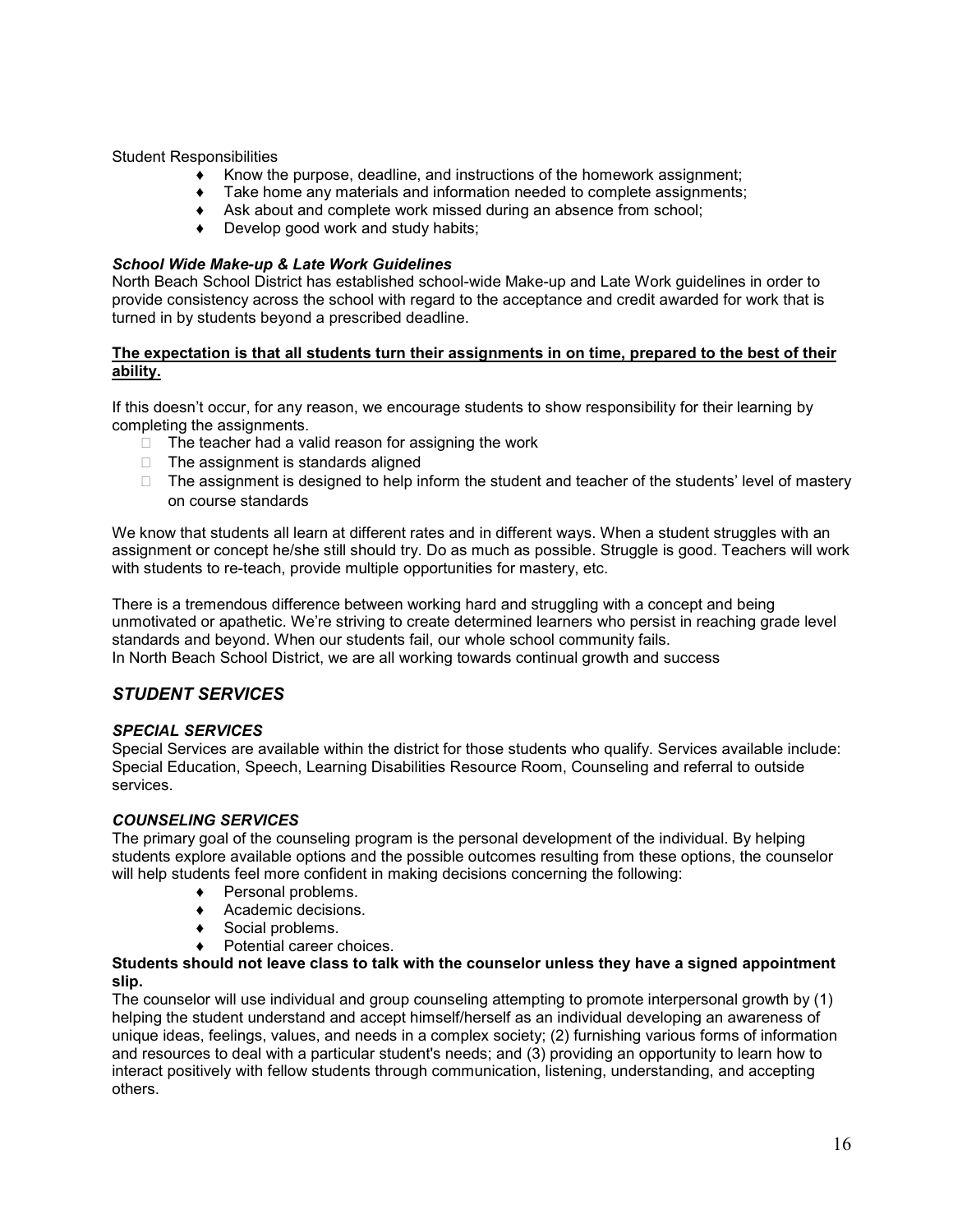#### *SCHEDULE CHANGES*

Changes in a secondary student's schedule may be made with the administrator/secretary within the first three days of each semester, based on the student's need for the parent's input and the space available in the class.

#### *MIDTERM AND PROGRESS REPORTS*

Midterm reports are sent home near the middle of each grading period to let parents know the grade status of their student. If at any time during the term a student's grade falls below acceptable standards due to poor study habits, poor effort, or a student is in jeopardy of failing a class, a progress report will be sent home. Parents will be encouraged to discuss the situation with their student and the teacher to work on possible solutions for improvement.

#### *REPORT CARDS*

Report cards are issued for Middle/High school students at the end of each semester. Elementary students are issued report cards at the end of each quarter.

#### *SECONDARY GRADING SYSTEM*

The evaluation of student achievement is one of the most important functions of the teacher. The accepted grading scale is as follows:

| Letter | <b>Scale</b> | <b>Percent</b> |
|--------|--------------|----------------|
| A      | 4.0          | 93% - 100%     |
| А-     | 3.7          | 90% - 92%      |
| B+     | 3.3          | 87% - 89%      |
| R      | 3.0          | 83% - 86%      |
| В-     | 2.7          | 80% - 82%      |
| C+     | 2.3          | 77% - 79%      |
| C.     | 2.0          | 73% - 76%      |
| C-     | 1.7          | 70% - 72%      |
| D+     | 1.3          | 67% - 69%      |
| D      | 1.0          | 60% - 66%      |
| F      | 0.0          | 59%            |

An incomplete is given only in those cases where illness, emergency, or by pre-arrangement if the student has not been able to complete the requirements of a course. A student has two weeks following the date an incomplete is issued to complete the course requirements or the incomplete will convert to an "F" grade on the official transcript and the student will not receive credit for the course.

#### *SECONDARY HONOR ROLL*

Students attending North Beach Middle/High School who achieve high grade point averages on their report cards will be placed on the honor roll of academic performance. Grade point averages (GPA) will be computed on a 4.0 scale.

| <b>Grand Honor Roll</b> | 4.0 GPA          |
|-------------------------|------------------|
| Principal's Honor Roll  | $3.5 - 3.99$ GPA |
| Hyak Honor Roll         | $3.0 - 3.49$ GPA |

Honor roll students will be recognized at academic awards assemblies and will be publicized in the local news media.

#### *NORTH BEACH SCHOOL DISTRICT GRADUATION REQUIREMENTS*

A senior of the Class of 2022 will need a minimum of **24** credits from the required subject areas and must meet all of the Washington State and North Beach School District additional requirements to receive a diploma or to participate in any senior activities including the graduation ceremony.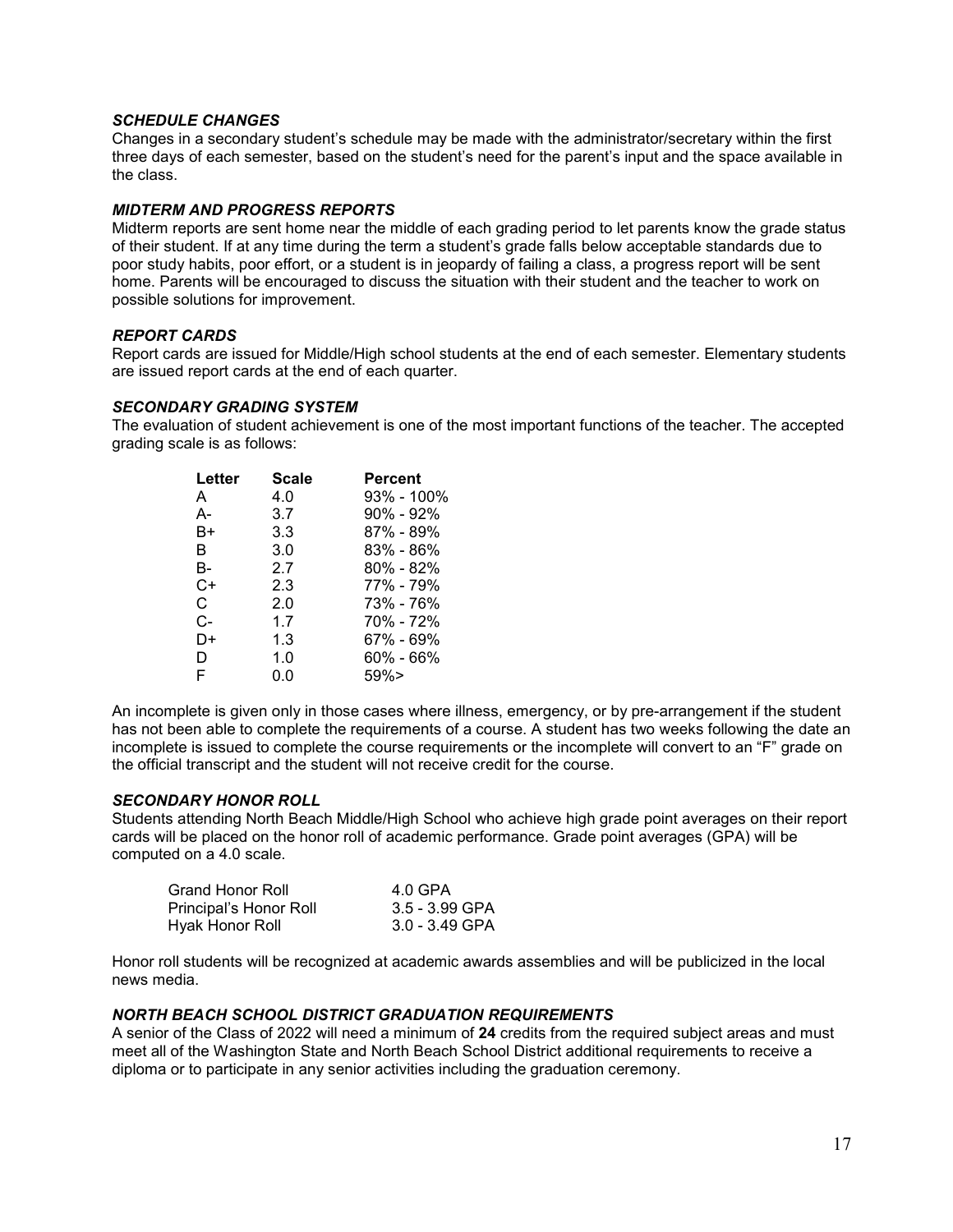One (1) credit equals one year of study in a class that meets daily for a full school year. Therefore, a passing grade in a semester class equals 0**.**5 credit.

| <b>Subject</b>                                    | <b>NBSD Min.</b><br><b>Grad. Regs</b> | Min. regs for<br>public, 4-year<br>colleges and<br>universities | Rec. courses<br>for selective<br>colleges and<br>universities |
|---------------------------------------------------|---------------------------------------|-----------------------------------------------------------------|---------------------------------------------------------------|
| <b>English</b>                                    | 4 credits                             | 4 years                                                         | 4 years                                                       |
| <b>Math</b>                                       | 3 credits                             | 3 years***                                                      | 3-4 years***                                                  |
| Algebra I                                         | 1.0                                   |                                                                 |                                                               |
| Geometry                                          | 1.0                                   |                                                                 |                                                               |
| Algebra II                                        | 1.0                                   |                                                                 |                                                               |
| <b>Science</b>                                    | 3 credits                             | 2 years                                                         | 3-4 years                                                     |
| Lab Science                                       | 2.0                                   |                                                                 |                                                               |
| Science Elect.                                    | 1.0                                   |                                                                 |                                                               |
| <b>Social Studies</b>                             | 3 credits                             | 3 years                                                         | 3-4 years                                                     |
| Geography/Elective                                | 1.0                                   |                                                                 |                                                               |
| <b>US History</b>                                 | 1.0                                   |                                                                 |                                                               |
| <b>CWP</b>                                        | 0.5                                   |                                                                 |                                                               |
| <b>Civics</b>                                     | 0.5                                   |                                                                 |                                                               |
| <b>Health &amp; Fitness</b>                       | 2 credits                             |                                                                 |                                                               |
| Health                                            | 0.5                                   |                                                                 |                                                               |
| PE                                                | 1.5                                   |                                                                 |                                                               |
| <b>World language</b><br>(same language)          | 2 credits                             | 2 years                                                         | 3-4 years                                                     |
| <b>Career &amp; Technical</b><br><b>Education</b> | 1 credits                             |                                                                 |                                                               |
| <b>The Arts</b>                                   | 2 credits                             |                                                                 |                                                               |
| <b>Electives</b>                                  | 4 credits                             |                                                                 |                                                               |
| Total                                             | 24 credits                            |                                                                 |                                                               |

# *WASHINGTON STATE REQUIREMENTS*

For the Class of 2022 and beyond, students will need to complete a High School and Beyond Plan, required credits, and a graduation pathway.

● **High School and Beyond plan**: Within the first year of high school enrollment, each student shall develop a plan for satisfying the District's high school graduation requirements and for his/her first year after high school completion. The plan shall be developed in collaboration with the student, parent/guardian and District staff. The plan shall include how the student will satisfy the District's academic credit requirement, preparation for successfully completing the Washington Assessment of Student Learning, a description of the student's Graduation Project and the student's goals for the year following graduation.

For more information on state required graduation requirements, please visit OSPI: [https://www.k12.wa.us/student-success/graduation/graduation-requirements/multiple-pathways-graduation](about:blank)[house-bill-1599](about:blank)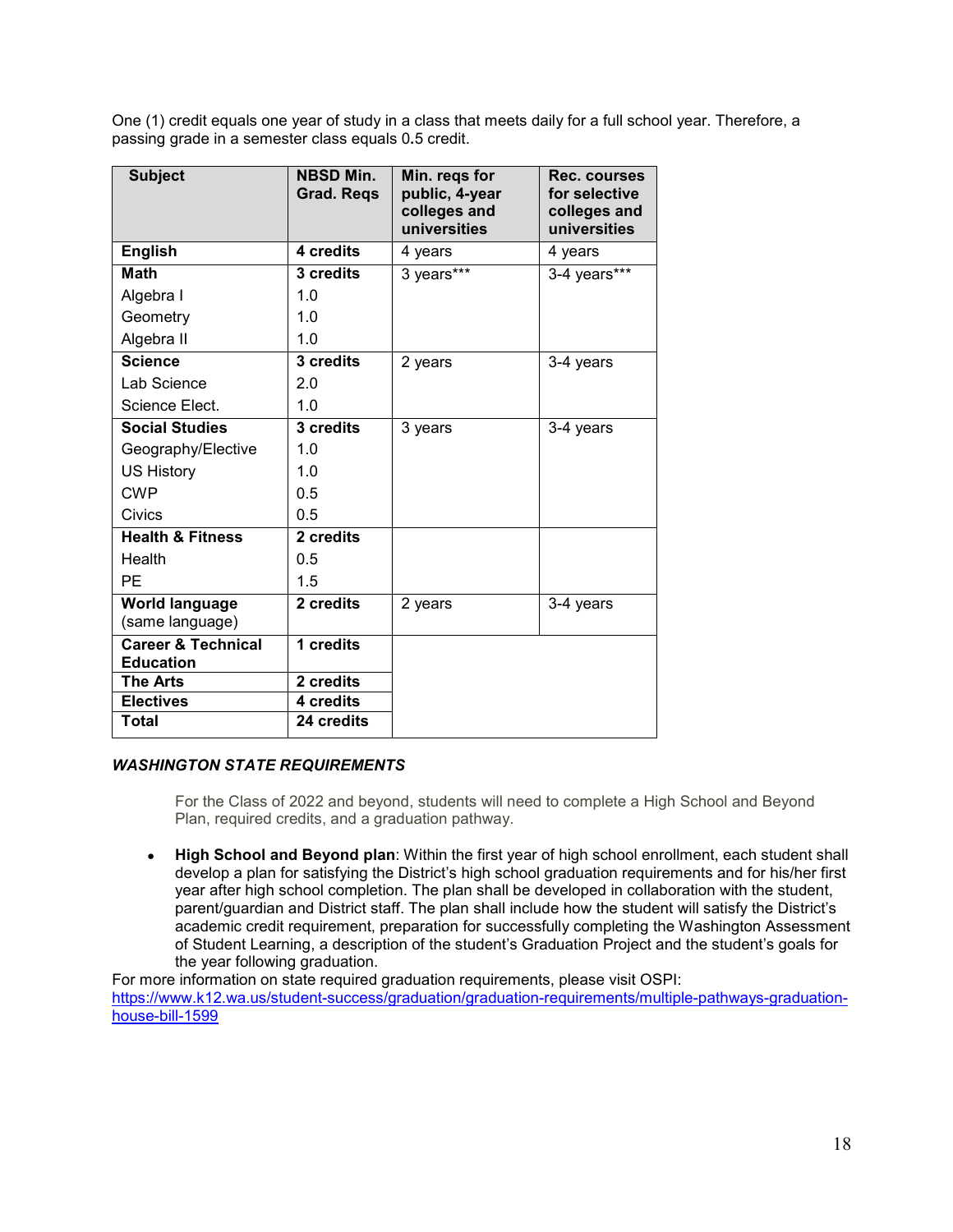#### *GRADUATION*

It is an honor to walk in the graduation ceremony. Students must have met **all** graduation requirements completed and be certified by the principal as having met all of the North Beach School District and Washington State requirements before receiving a diploma. **Diplomas and transcripts will be withheld by the school until all student fees or fines are paid in full and all school district issued equipment is returned by the student.**

#### *HONOR CORDS AT GRADUATION*

Students that have met the following minimum requirements for subject area honors will be recognized with an honor cord to be worn at graduation. (All GPA's are cumulative for all classes taken during high school.)

Academics Honors – Gold Cord 3.5 GPA or above

#### **North Beach School District Conduct and Conflict Policy**

#### **Statement of Purpose**

North Beach Middle/High School, Ocean Shores Elementary School and Pacific Beach Elementary School are small communities. The students of these communities, their physical and emotional safety, their growth and their learning are the top priority of every adult in North Beach School District. In order to help students learn and refine pro-social behaviors and non-cognitive skills, faculty and staff will work with students and families to help students understand their role in the community and their impact on it. Students, teachers, administrators, school staff and families will work together with each child to understand and foster the healthiest behaviors for each child in the North Beach School District.

#### **Behavior Expectations for All**

North Beach Middle/High School, Ocean Shores Elementary school and Pacific Beach Elementary school are communities for growth and learning. All people in the building, including students, families and visitor contribute to creating an environment for maximum student success by:

- ♦ Demonstrating respect
	- ♦ for self
	- ♦ for others
	- ♦ for the educational process
	- ♦ for the environment

Should conflicts arise, restorative justice practices will be used to educate, empower, heal and make sure that all parties are allowed dignity and are physically safe.

#### **Restorative Justice**

In North Beach School District classes and schools will use restorative justice practices to promote healing and growth in response to conflict. Schools may involve a wide range of people in the restorative justice process, including the victims (who may be teachers), school staff, bystanders, and other students, and the school community.

The three main goals of Restorative Justice focus on:

- ♦ **Accountability**. Restorative justice strategies provide opportunities for wrongdoers to be accountable to those they have harmed, and enable them to repair the harm they caused to the extent possible.
- ♦ **Community safety**. Restorative justice recognizes the need to keep the community safe through strategies that build relationships and empower the community to take responsibility for the wellbeing of its members.
- ♦ **Competency development.** Restorative justice seeks to increase the pro-social skills of those who have harmed others, address underlying factors that lead youth to engage in delinquent behavior, and build on strengths in each young person**.**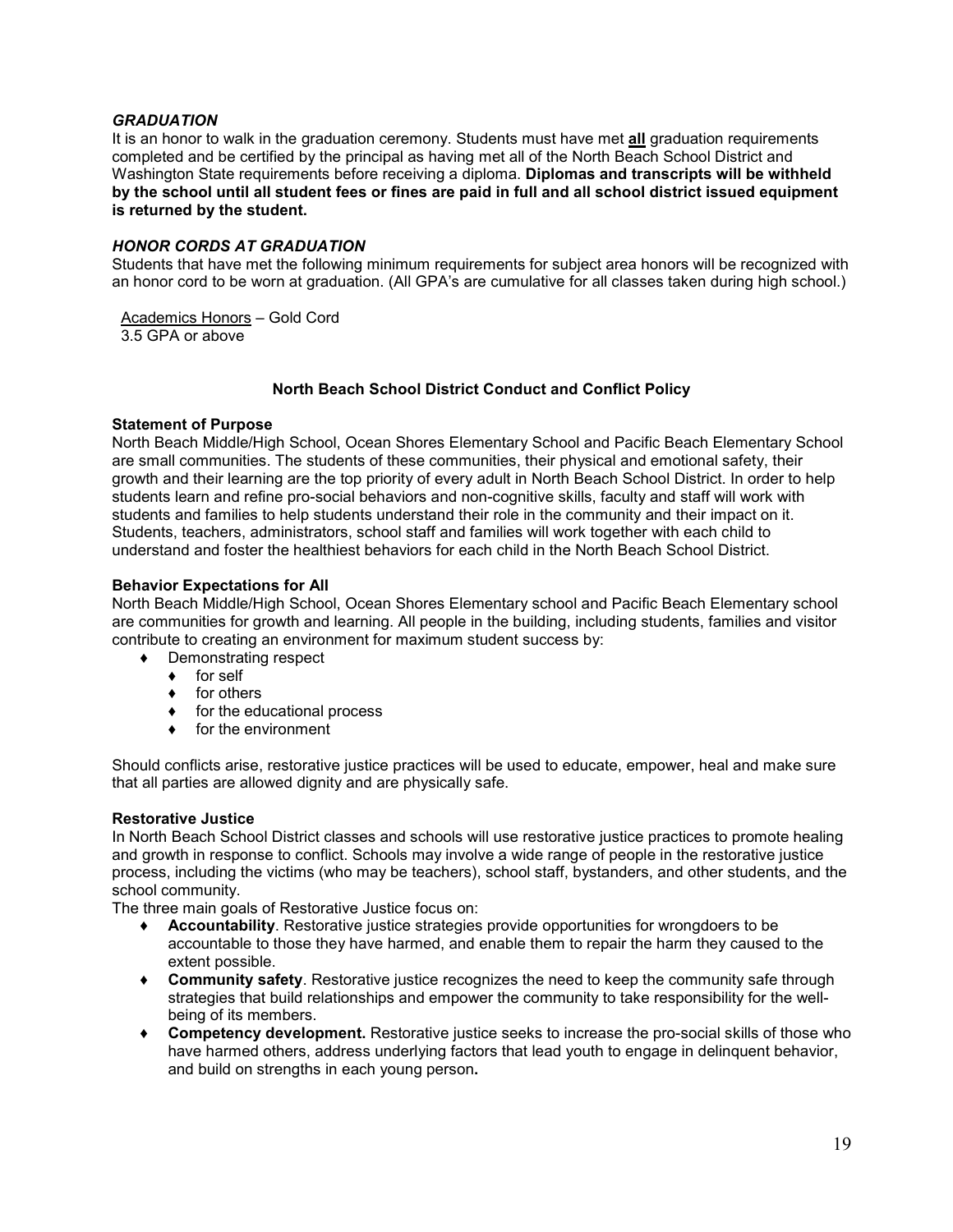Information about restorative justice is readily available online. One resource for schools is: [http://www.icjia.state.il.us/public/pdf/BARJ/SCHOOL%20BARJ%20GUIDEBOOOK.pdf](about:blank)

**Staff**

| Culture<br>൵<br><b>Environment</b><br>Classroom | <b>Use of Physical</b><br><b>Environment</b>              | • The physical arrangement of the room (e.g., meeting area, resources, student<br>seating, etc.) is conducive to student learning.<br>• The teacher uses the physical space of the classroom to assess student<br>understanding and support learning (e.g., teacher moves around the room to<br>observe and confer with students).<br>• Students have access to resources in the physical environment to support<br>learning and independence (e.g., libraries, materials, charts, technology, etc.). |
|-------------------------------------------------|-----------------------------------------------------------|-------------------------------------------------------------------------------------------------------------------------------------------------------------------------------------------------------------------------------------------------------------------------------------------------------------------------------------------------------------------------------------------------------------------------------------------------------------------------------------------------------|
|                                                 | <b>Classroom</b><br><b>Routines and</b><br><b>Rituals</b> | • Classroom systems and routines facilitate student responsibility, ownership and<br>independence.<br>• Available time is maximized in service of learning.                                                                                                                                                                                                                                                                                                                                           |
|                                                 | Classroom<br>Culture                                      | • Classroom discourse and interactions reflect high expectations and beliefs<br>about all students' intellectual capabilities and create a culture of inclusivity,<br>equity and accountability for learning.<br>• Classroom norms encourage risk-taking, collaboration and respect for thinking.                                                                                                                                                                                                     |

The Danielson Instructional teacher evaluation framework outlines expectations for how teachers will manage the environment in the classroom to maximize learner safety and engagement.

Teachers will communicate regularly with learners and parents in written, oral and/or digital form about procedures and expectations for classroom learning. Reteaching and modeling expectations will be built into classroom activities.

#### **Non-productive class periods**

When a student and teacher cannot find a way to work productively together for a class period, the student may be given a new place to work for the class period.

Students and teachers will have an opportunity to work together in a restorative conversation, which may include the student's family, parent/guardian, and which will include an administrator.

#### **Conduct Corrections**

Students who violate school or classroom rules may be assigned after school detention, lunch detention, in-school suspension, out-of-school-suspension, or a consequence designed to help the student understand the negative impact of his/her behavior and give him/her an opportunity to mitigate this impact and reflect on making better choices in the future. Consequences will be decided upon through a restorative justice process, which may include the student's family, may include other students, and which will include an administrator.

#### **Searches**

North Beach school district may, in certain circumstances search a student, the student's possessions, the student's desk and/or the student's locker, if the administrator or designee has reasonable suspicion that the search may yield evidence of the student's violation of the law or school rules.

**The sanctions below do not prohibit administrators from considering approved alternatives to outof-school suspension or expulsion, including in-school suspension.** The standard range for each offense does not prohibit a school administrator from exceeding the range, up to and including expulsion, if sufficient aggravating factors warrant such corrective action or if the threat of danger or substantial disruption supports an emergency expulsion under WAC 392-400-295.

*The full 3241 policy and procedure can be read in its entirety on the district website.* [Student Discipline Policy 3241](about:blank)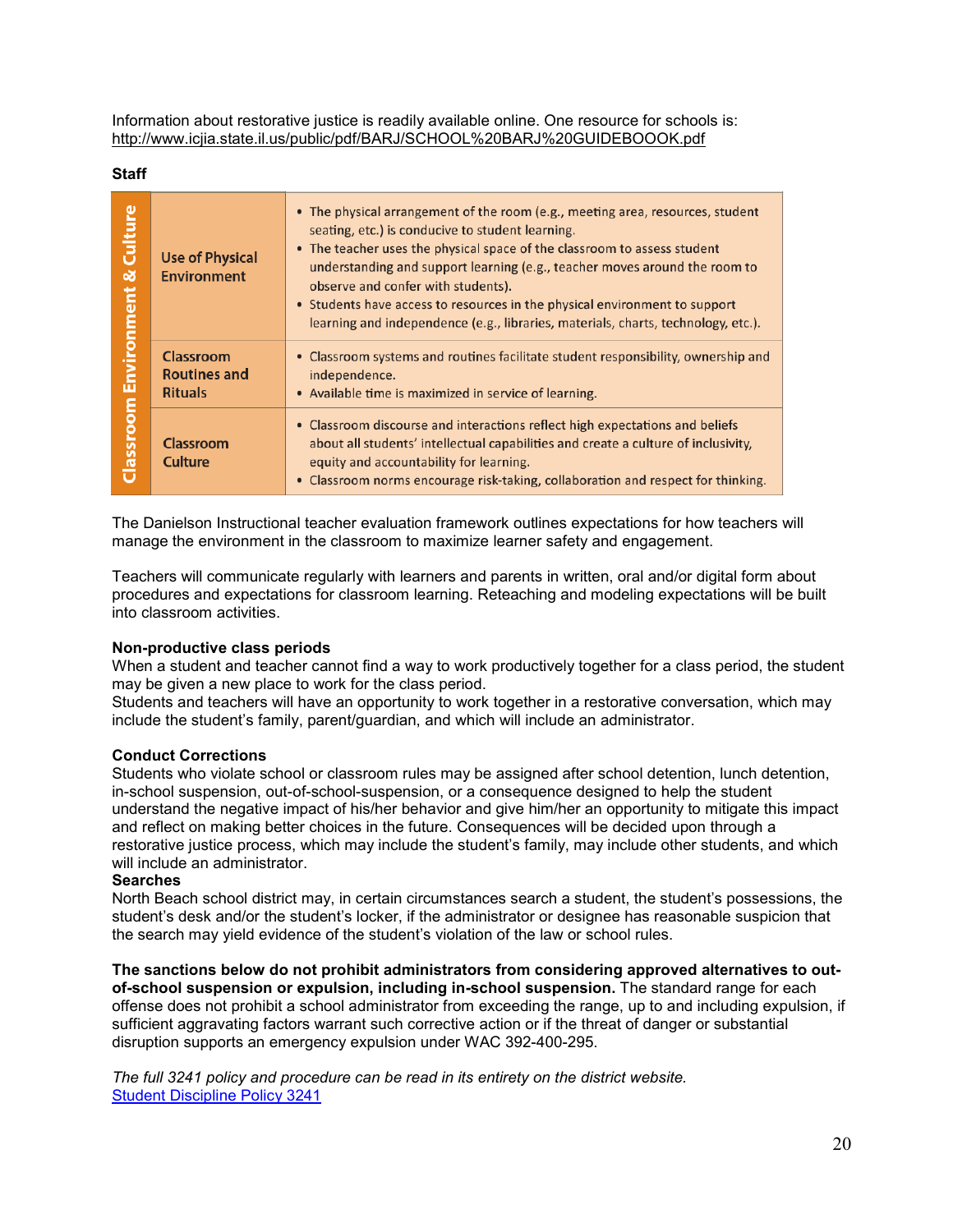# [Student Discipline Procedure](about:blank)

The District will implement culturally responsive discipline that provides every student the opportunity to achieve personal and academic success. The administration of other forms of discipline may involve the use of best practices and strategies included in the state menu for behavior available online at: [https://www.k12.wa.us/student-success/support-programs/learning-assistance-program-lap/menus](about:blank)[bestpractices-strategies/behavior-menu-best-practices-strategies.](about:blank) Each District school will take into consideration the skills of school personnel and needs of students when identifying a continuum of best practices and strategies school personnel should use to support students in meeting behavioral expectations.

The District will ensure schools receive adequate support to effectively implement a continuum of identified best practices and strategies that:

- 1. Focus on prevention to reduce the use of exclusionary discipline practices;
- 2. Allow the exercise of professional judgment and skill sets; and
- 3. May be adapted to individual student needs in a culturally responsive manner.

**Additional consequences and charges may be brought by law enforcement, and in all proven cases, students will have to abide by all juvenile justice and court sanctions.**

**Students who are found to be selling drugs, alcohol, tobacco, or inhalants on campus or at school activities may be expelled from North Beach School District, as well as be subject to law enforcement consequences.**

#### **NOTIFICATIONS REQUIRED BY LAW**

#### **Vaccines Required for School Attendance**

Children have received fewer vaccines this year due to the COVID-19 pandemic and may be missing doctor's appointments. We encourage parents and guardians to vaccinate their children on time to protect them from vaccine preventable diseases.

As of August 1, 2020, revised rules went into effect for children to be in compliance with vaccination laws. Children may begin school only if they have received all of the required immunizations they are due to receive and have medically verified records on file with the school on or before the first day of attendance OR have provided the school with a Certificate of Exemption.

- If your child received vaccinations in Washington state, you can get a Certificate of Immunization online at [https://wa.myir.net](about:blank) . If your records differ from what is in the MyIr, please contact the school nurse who will be able to help you get the records in MyIr updated.
- If your child received vaccinations in a different state, you need to provide the school with a medically verified shot record. Please contact the school nurse for more information.
- Some parents and guardians elect not to have their children vaccinated. These children are still in compliance with vaccination law as long as a Certificate of Exemption is provided to the school. Just be advised that in the case of an outbreak of a vaccine preventable disease, such as measles, these children would be excluded from school during the outbreak. There are three types of exemptions: 1) Personal/Philosophical, 2) Religious, and 3) Religious Membership. The first two requires the signature of a healthcare provider. Only the religious membership exemption does not require a healthcare provider signature. You can get a copy of the exemption form

at [https://www.doh.wa.gov/Portals/1/Documents/Pubs/348-106\\_CertificateofExemption.pdf](about:blank) .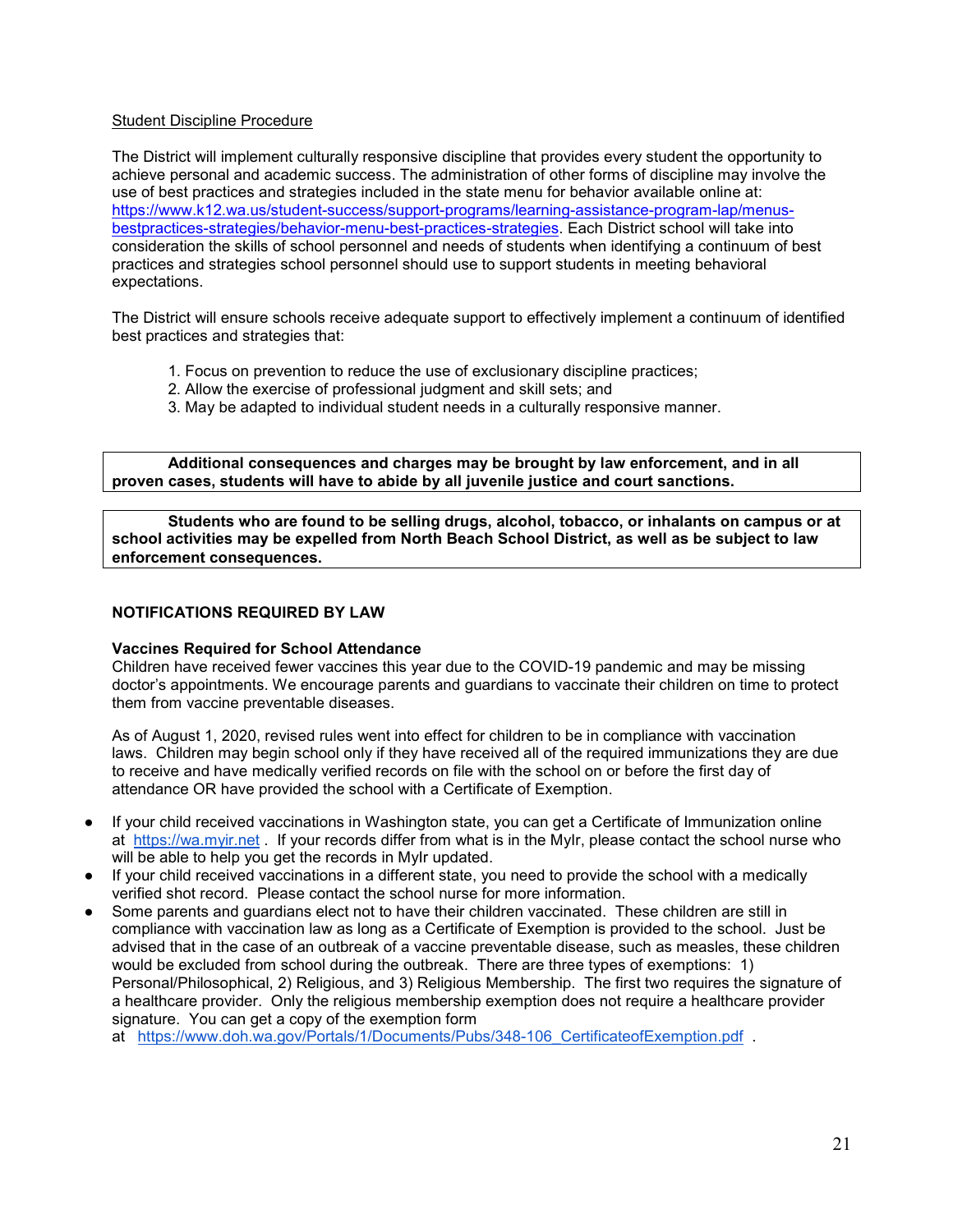#### **Child-find Notification**

The North Beach School District provides many programs for the children in our school district at no cost to you. The district offers special programs such as speech therapy, physical and occupational therapy. Developmental screenings and/or comprehensive assessments for children who are suspected of having a disability that could adversely affect their educational development are available at no cost to you. These services are available for persons between the ages of birth and 21 years of age.

An appointment for further information is available from the district at 360-289-5835. **[https://www.northbeachschools.org/domain/25](about:blank)**

#### **Family Educational Rights of Privacy Act (FERPA)**

The North Beach School District provides the following notification to parents of students currently in attendance and eligible students currently in attendance, of their right under the Act and this part. Specifically, the parent of an eligible student has the right to:

- Inspect and review the student's education record
- ♦ Request an amendment of the student's education record to ensure that they are not inaccurate, misleading, or otherwise in violation of the student's privacy or other rights.
- ♦ Consent to disclosures of personally identifiable information contained in the student's education records, except to the extent that the ACT and the regulations in the part authorize disclosure without consent.
- ♦ File with the U.S. Department of Education a complaint under Sec. 99.64 concerning alleged failures by the North Beach School District to comply with the requirements of the act and this part; and obtain a copy of the policy adopted under Sec. 66.64. Copies of the policy are located in the district office at 336 State Route 115, Ocean Shores, WA 98569.

#### **Teacher Qualifications**

Parents/Guardians may request teacher professional qualifications at any time during the school year. Please submit a request in writing to the district office.

#### **Drug-Free, Weapon Free Schools**

North Beach Schools maintain all school district facilities in compliance with state law as drug-free and weapon-free facilities. No alcohol, tobacco consumption, or weaponry is allowed on district property.

The following persons may carry firearms into school buildings, as necessary, although students engaged in these activities are restricted to the possession of rifles on school premises:

A. Persons engaged in military, law enforcement, or school district security activities;

B. Persons involved in a school authorized convention, showing, demonstration, lecture or firearm safety course;

C. Persons competing in school authorized firearm or air gun competitions; and

D. Any federal, state or local law enforcement officer.

The following persons over eighteen years of age and not enrolled as students may have firearms in their possession on school property outside of school buildings:

A. Persons with concealed weapons permits issued pursuant to RCW 9.41.070 who are picking up or dropping off students; and

B. Persons conducting legitimate business at the school and in lawful possession of a firearm or dangerous weapon if the weapon is secured within an attended vehicle, is unloaded and secured in a vehicle, or is concealed from view in a locked, unattended vehicle.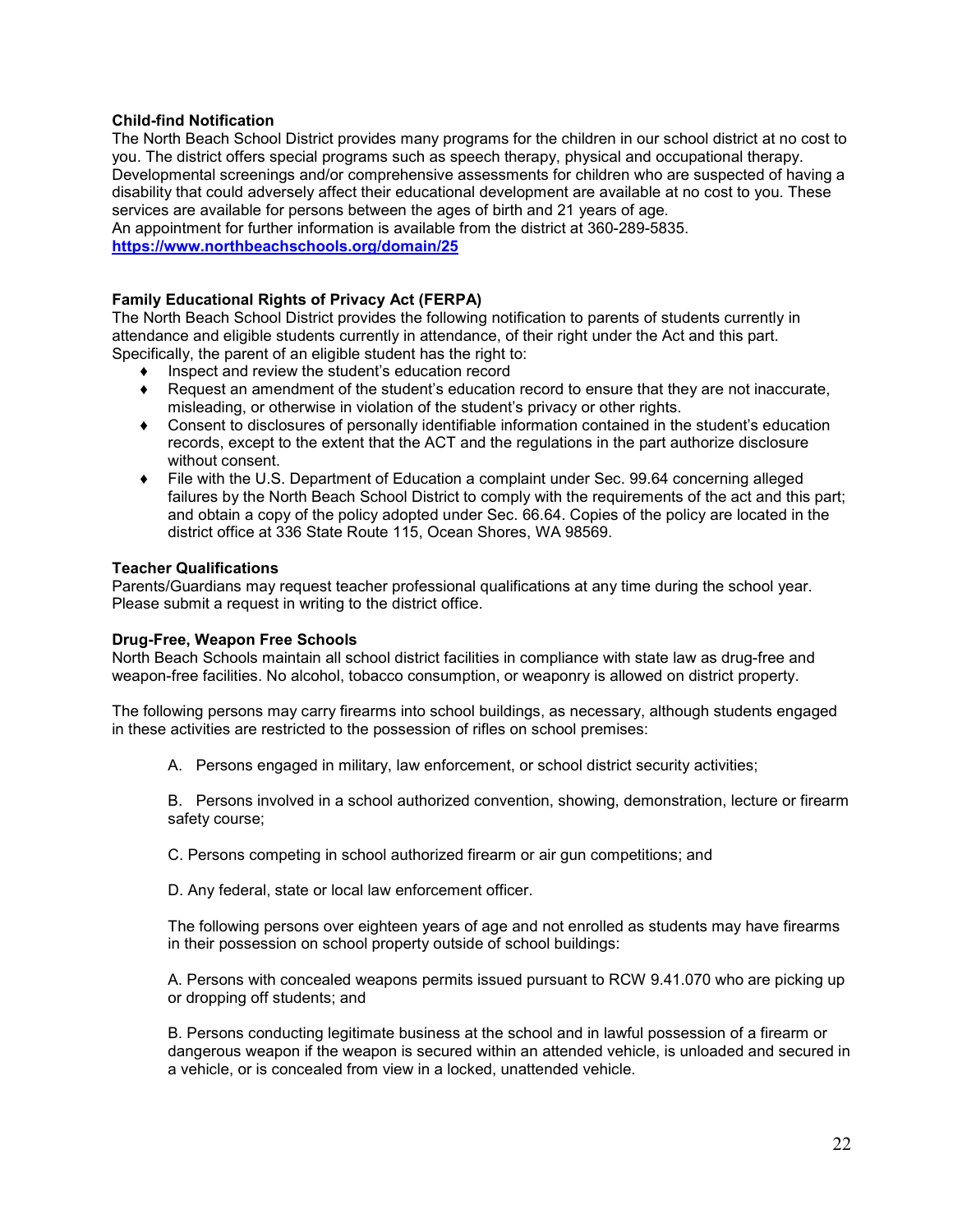Persons may bring dangerous weapons, other than firearms, onto school premises if the weapons are lawfully within the person's possession and are to be used in a school-authorized martial arts class.

#### **Personal Protection Spray**

Persons over eighteen years of age, and persons between fourteen and eighteen years of age with written parental or guardian permission, may possess personal protection spray devices on school property. No one under eighteen years of age may deliver such devices. No one eighteen years or older may deliver a spray device to anyone under fourteen, or to anyone between fourteen and eighteen who does not have parental permission.

Personal protection spray devices may not be used other than in self-defense as defined by state law. Possession, transmission or use of personal protection spray devices under any other circumstances is a violation of district policy.

*\*\*Possession of firearms on school property will result in a one-year mandatory expulsion, subject to appeal with notification to parents and law enforcement.\**

*Please refer to [Policy 4210](about:blank)*

# **BUS RULES**

# Code 5 Means: Danger/Listen-Up

Stay Seated, Facing Forward Keep Hands and Feet to Yourself Talk Quietly No Pets, Glass Containers or Aerosol Cans No Eating, Drinking or Gum Chewing No Fighting, Bullying or Harassment Obey Driver Be a Good Citizen

### **DISCRIMINATION**

North Beach School District does not discriminate in any programs or activities on the basis of sex, race, creed, religion, color, national origin, age, veteran or military status, sexual orientation, gender expression, gender identity, disability, or the use of a trained dog guide or service animal and provides equal access to the Boy Scouts and other designated youth groups. The following employee(s) has been designated to handle questions and complaints of alleged discrimination: Civil Rights, Title IX, and Section 504 Coordinator: Andrew Kelly, [akelly@northbeachschools.org,](about:blank) 336 St. Rt. 115, Ocean Shores, WA 98569, 360-289-2447.

**You can report discrimination and discriminatory harassment** to any school staff member or to the district's Civil Rights Coordinator, listed above. You also have the right to file a complaint (see below). For a copy of your district's nondiscrimination policy and procedure, contact your school or district office.

#### **SEXUAL HARASSMENT**

Students and staff are protected against sexual harassment by anyone in any school program or activity, including on the school campus, on the school bus, or off-campus during a school-sponsored activity.

#### **Sexual harassment is unwelcome behavior or communication that is sexual in nature when:**

● A student or employee is led to believe that he or she must submit to unwelcome sexual conduct or communications in order to gain something in return, such as a grade, a promotion, a place on a sports team, or any educational or employment decision, or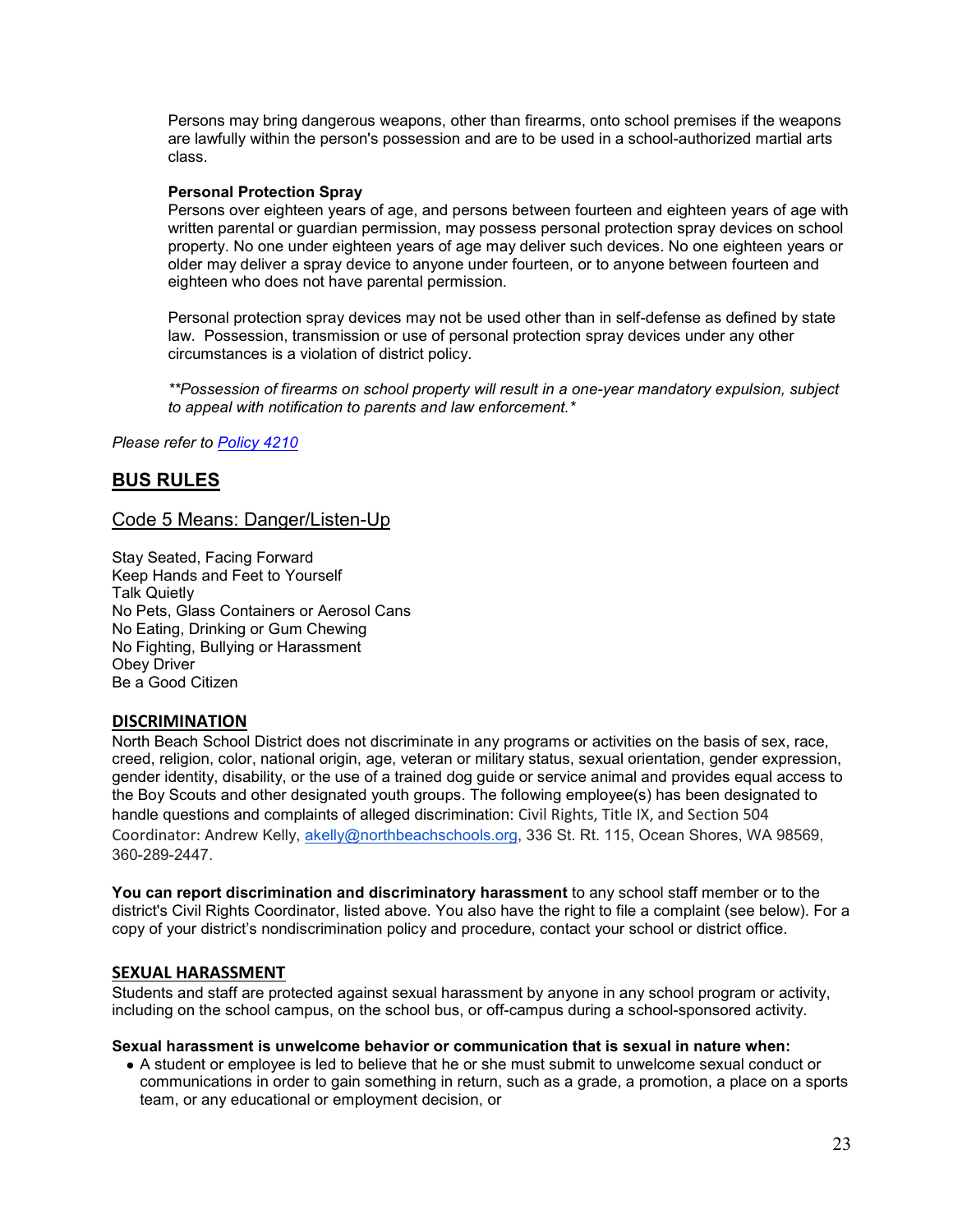• The conduct substantially interferes with a student's educational performance, or creates an intimidating or hostile educational or employment environment.

### **Examples of Sexual Harassment:**

- Pressuring a person for sexual favors
- Unwelcome touching of a sexual nature
- Writing graffiti of a sexual nature
- Distributing sexually explicit texts, emails, or pictures
- Making sexual jokes, rumors, or suggestive remarks
- Physical violence, including rape and sexual assault

**You can report sexual harassment** to any school staff member or to the district's Title IX Officer, who is listed above. You also have the right to file a complaint (see below). For a copy of your district's sexual harassment policy and procedure, contact your school or district office.

# **COMPLAINT OPTIONS: DISCRIMINATION, SEXUAL HARASSMENT, 504, TITLE I, TITLE IX, ETC**

If you believe that you or your child have experienced unlawful discrimination, discriminatory harassment, or sexual harassment at school, you have the right to file a complaint.

Before filing a complaint, you can discuss your concerns with your child's principal or with the school district's Section 504 Coordinator, Title IX Officer, or Civil Rights Coordinator, who are listed above. This is often the fastest way to resolve your concerns.

# **Complaint to the School District**

#### *Step 1. Write Out Your Complaint*

In most cases, complaints must be filed within one year from the date of the incident or conduct that is the subject of the complaint. A complaint must be in writing. Be sure to describe the conduct or incident, explain why you believe discrimination, discriminatory harassment, or sexual harassment has taken place, and describe what actions you believe the district should take to resolve the problem. Send your written complaint—by mail, fax, email, or hand delivery—to the district superintendent or civil rights compliance coordinator.

#### *Step 2: School District Investigates Your Complaint*

Once the district receives your written complaint, the coordinator will give you a copy of the complaint procedure and make sure a prompt and thorough investigation takes place. The superintendent or designee will respond to you in writing within 30 calendar days—unless you agree on a different time period. If your complaint involves exceptional circumstances that demand a lengthier investigation, the district will notify you in writing to explain why staff need a time extension and the new date for their written response.

#### *Step 3: School District Responds to Your Complaint*

In its written response, the district will include a summary of the results of the investigation, a determination of whether or not the district failed to comply with civil rights laws, notification that you can appeal this determination, and any measures necessary to bring the district into compliance with civil rights laws. Corrective measures will be put into effect within 30 calendar days after this written response—unless you agree to a different time period.

### **Appeal to the School District**

If you disagree with the school district's decision, you may appeal to the school district's board of directors. You must file a notice of appeal in writing to the secretary of the school board within 10 calendar days after you received the school district's response to your complaint. The school board will schedule a hearing within 20 calendar days after they received your appeal, unless you agree on a different timeline. The school board will send you a written decision within 30 calendar days after the district received your notice of appeal. The school board's decision will include information about how to file a complaint with the Office of Superintendent of Public Instruction (OSPI).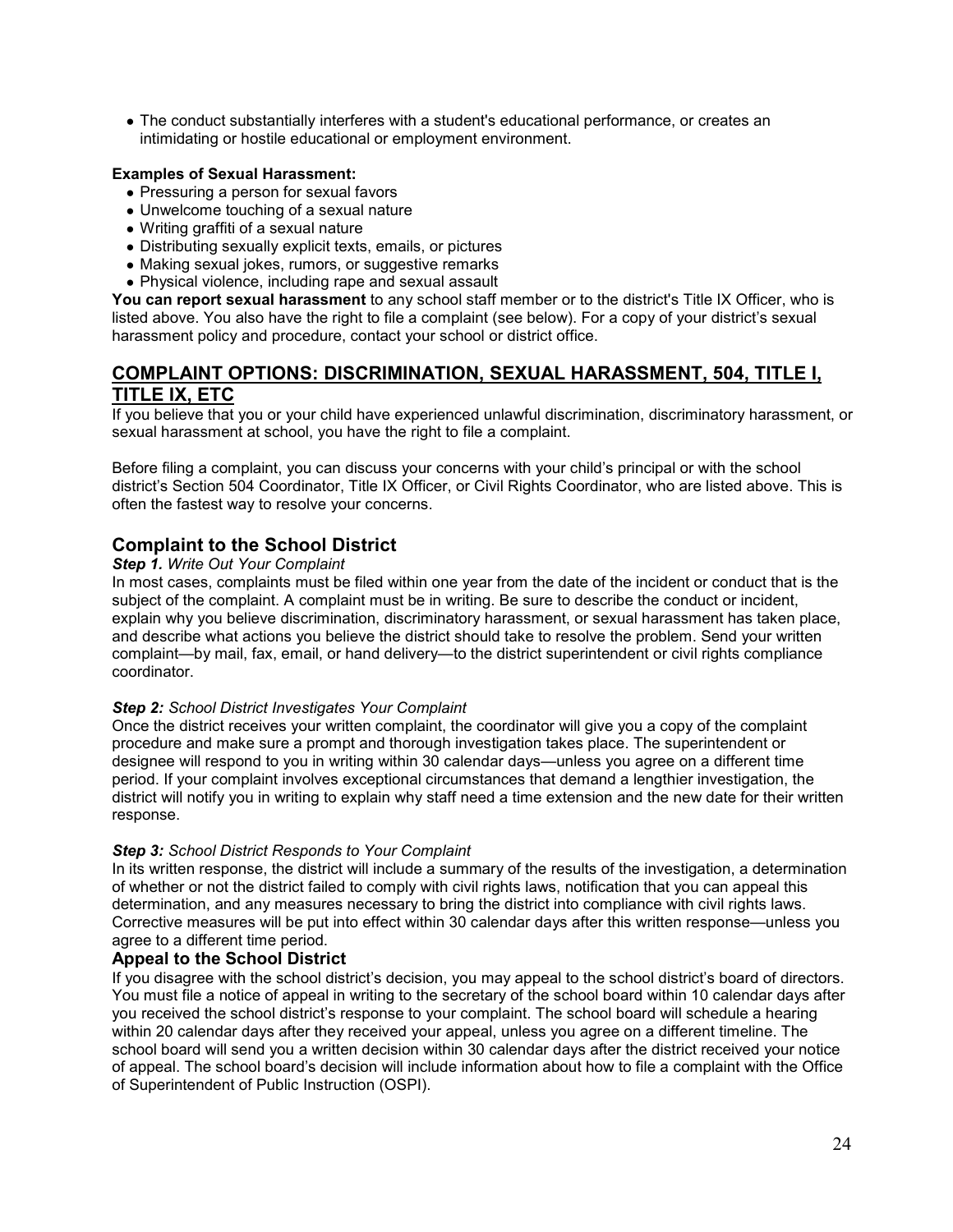#### **Complaint to OSPI**

If you do not agree with the school district's appeal decision, state law provides the option to file a formal complaint with the Office of Superintendent of Public Instruction (OSPI). This is a separate complaint process that can take place if one of these two conditions has occurred: (1) you have completed the district's complaint and appeal process, or (2) the district has not followed the complaint and appeal process correctly.

To file a complaint related to discrimination, you can send your written complaint to the Equity and Civil Rights Office at OSPI:

*Email:* [Equity@k12.wa.us](about:blank) **ǀ** *Fax:* 360-664-2967 *Mail or hand deliver:* PO Box 47200, 600 Washington St. S.E., Olympia, WA 98504-7200

For more information, visit [www.k12.wa.us/Equity/Complaints.aspx,](about:blank) or contact OSPI's Equity and Civil Rights Office at 360-725-6162/TTY: 360-664-3631 or by e-mail at equity $@k12.wa.us.$ **Other Discrimination Complaint Options** *Office for Civil Rights, U.S. Department of Education*  206-607-1600 ǀ TDD: 1-800-877-8339 ǀ [OCR.Seattle@ed.gov](about:blank) ǀ [www.ed.gov/ocr](about:blank) 

*Washington State Human Rights Commission*  1-800-233-3247 ǀ TTY: 1-800-300-7525 ǀ [www.hum.wa.gov](about:blank) 

To file a complaint related to services provided through **federal programs**, you can send your written complaint to:

*Mail*: Citizen Complaint- Title I, Part A, PO Box 47200 Olympia, WA 98504-7200 *Fax*: (360) 586-3305

For additional information see:

[http://www.k12.wa.us/TitleI/FamilyInvolvement/pubdocs/HandoutCitizenComplaintSchoolDistrictESDSubgr](about:blank) [antee.pdf](about:blank)

### **North Beach Public Schools Report Card**

Like all school districts in Washington state, North Beach Public Schools has a report card. It includes our state test scores and other information about our students, our teachers and our progress as a school district in providing all students an equitable and high-quality education. This information can be found on the district website or by going to [https://www.northbeachschools.org/Page/1112,](about:blank) If you do not have access to the Internet, or prefer to have a paper copy, contact the school office and we will get a printed copy to you.

### **District Policies**

District Policies are located on the district website [https://www.northbeachschools.org/Page/1103.](about:blank) They can be found by clicking "Our District"/"Board of Directors"/"Board Policies"

### **Teacher-Parent-Student-Success Compact**

As North Beach School District strives to achieve academic excellence for all students K-12, we encourage you to join us in our commitment to ensure that every child succeeds.

### **Ocean Shores and Pacific Beach Elementary-Pre-K through 5th grade**:

As a teacher I will strive to:

- Provide a quality, rigorous education to all students
- Provide daily reading and math instruction to meet the needs of individual students. This will be provided in a group and one-on-one settings
- Teach current standards and check for understanding through innovative and researched based techniques
- Support positive behavior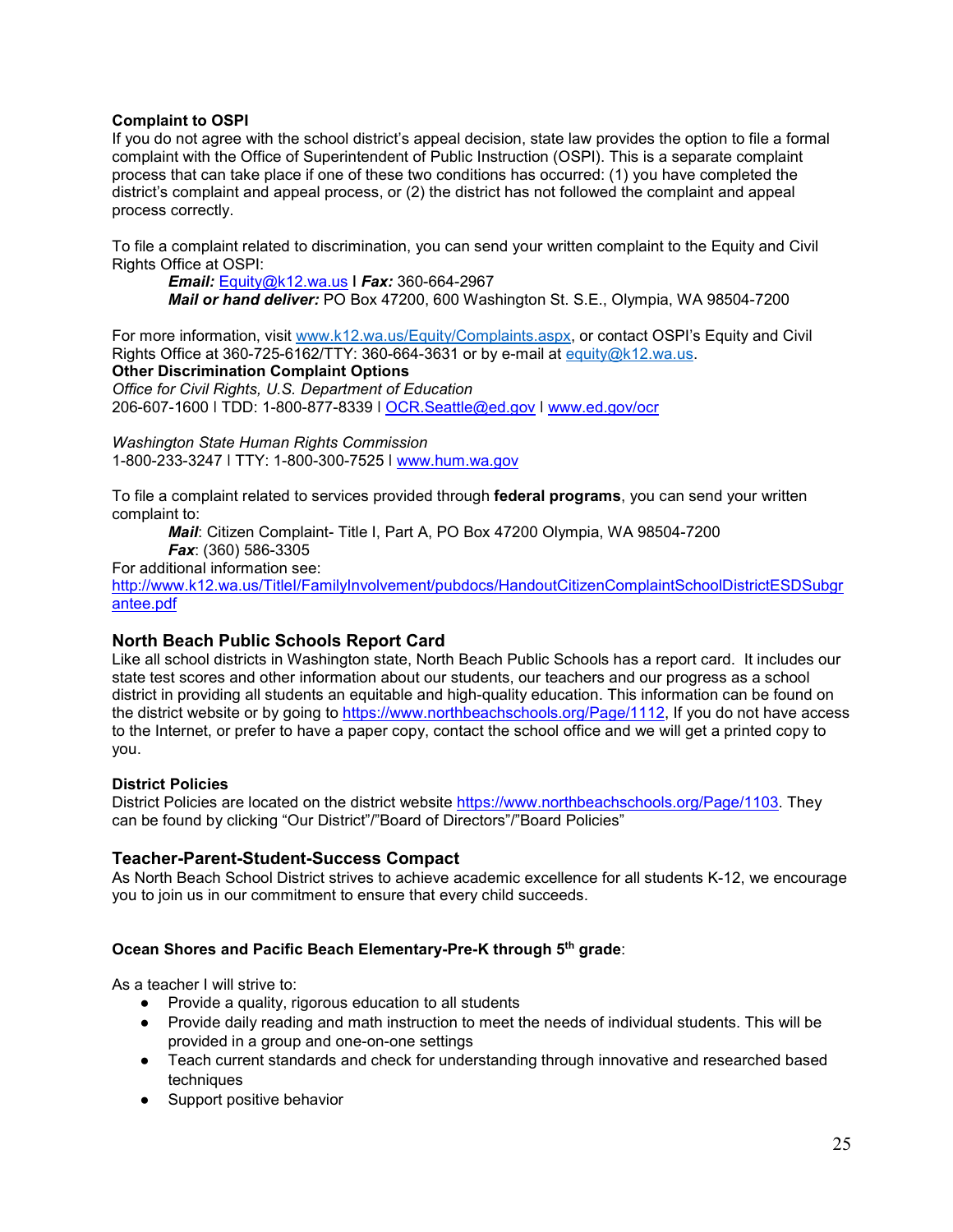- Model appropriate behavior
- Maintain open lines of communication with students and their parents/guardians through various routes, including phone calls and email

As a parent I will strive to:

- Establish a home routine that includes time for my child(ren) to work on becoming a successful student
- Work daily on reading and math skills. Some examples of this are:
	- $\circ$  Review daily school work with my child and provide time for any corrections or home assignments as needed
	- o Math games
	- o Baking and cooking
	- o Counting money
	- o Reading to another household member
	- o Reading silently to themselves
	- o Creating arts and crafts
- See that my child has regular attendance and is at school on time
- Communicate concerns with teachers and staff

As a student I will strive to:

- Work to become a successful student. Some examples of how I can achieve this goal are:
	- o Listen and focus on what I am being taught
	- $\circ$  Participate in my class and do the work the teacher is presenting to me
	- o Ask questions when I don't understand what is being taught
	- $\circ$  Review my classwork with my parents/guardians and do any homework needed to be completed.
- Do fun things that help increase my understanding of math and my reading ability. Some ways I can do this are:
	- o Play math games
	- o Read to myself or to other members of my family
	- o Write letters or email
	- o Bake or cook
	- o Create arts and crafts

### **North Beach Middle School - 6th through 8th Grades**

As a teacher I will strive to:

- Provide a quality, rigorous education to all students
- Teach current standards and check for understanding through innovative and researched based techniques
- Make myself available to students that have questions or need help
- Keep Skyward current so that students and parents can check and monitor student progress
- Support positive behavior
- Model appropriate behavior
- Maintain open lines of communication with students and their parents/guardians through various routes, including phone calls and email

As a parent I will strive to:

- Establish a home routine that includes time for my child(ren) to work on being a successful student
- Work daily on reading and math skills. Some examples of this are:
	- $\circ$  Review daily school work with my child and provide time for any corrections or home assignments as needed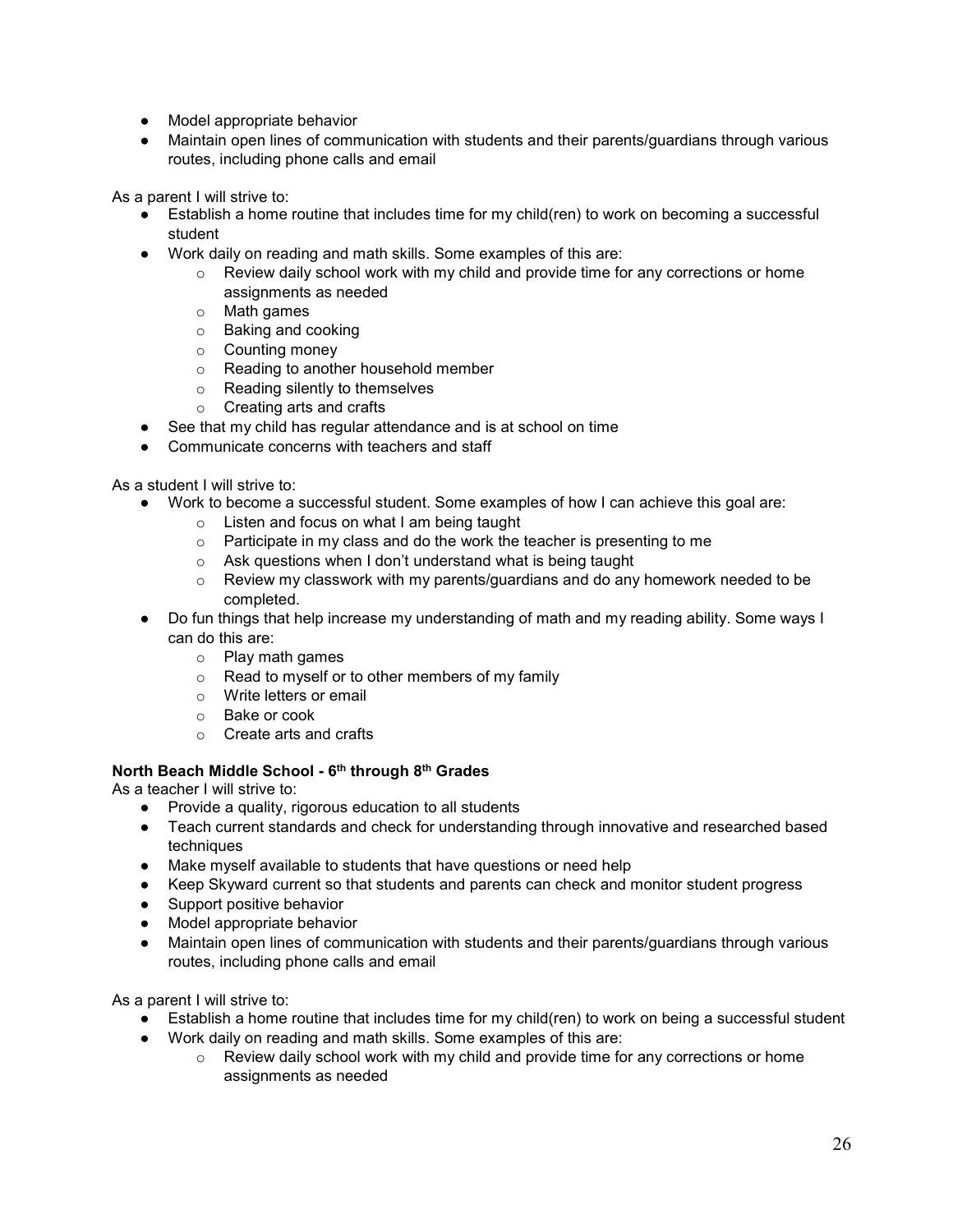- $\circ$  Look for and/or create opportunities to involve my child in math activities such as games, shopping, budgets, etc.
- o Baking and cooking
- o Counting money
- o Encourage reading
- Regularly check Skyward to monitor my child's progress
- See that my child has regular attendance and is at school on time
- Communicate concerns with teachers and staff

As a student I will strive to:

- Work to become a successful student. Some examples of how I can achieve this goal are:
	- o Listen and focus on what I am being taught
	- o Participate in my class and do the work the teacher is presenting to me
	- $\circ$  Ask questions when I don't understand what is being taught  $\circ$  Review my classwork with my parents/quardians and do anv
	- Review my classwork with my parents/guardians and do any homework needed to be completed.
- Do fun things that help increase my understanding of math and my reading ability. Some ways I can do this are:
	- o Play math games
	- o Read to myself or to other members of my family
	- o Write letters or email
	- o Bake or cook
	- o Create arts and crafts

# **North Beach High School - 9th through 12th grade**

As a teacher I will strive to:

- Provide a quality, rigorous education to all students
- Teach current standards and check for understanding through innovative and researched based techniques
- Make myself available to students that have questions or need help
- Keep Skyward current so that students and parents can check and monitor student progress
- Work with students to ensure that every student passes mandatory state testing requirements for graduation
- Work with students to create career, college and life goals and ensure that to the best of my ability, students are taught the skills to achieve these goals
- Support positive behavior
- Model appropriate behavior
- Maintain open lines of communication with students and their parents/guardians through various routes, including phone calls and email

As a parent I will strive to:

- Establish a home routine that includes time for my youth to work on being a successful student and responsible adult
- Provide real life opportunities for my youth to have real world experience that will enrich their understanding in math and reading. This could include:
	- o Banking
	- o Shopping for household items
	- o Home repair
	- o Baking and cooking
	- o Driving and car maintenance as appropriate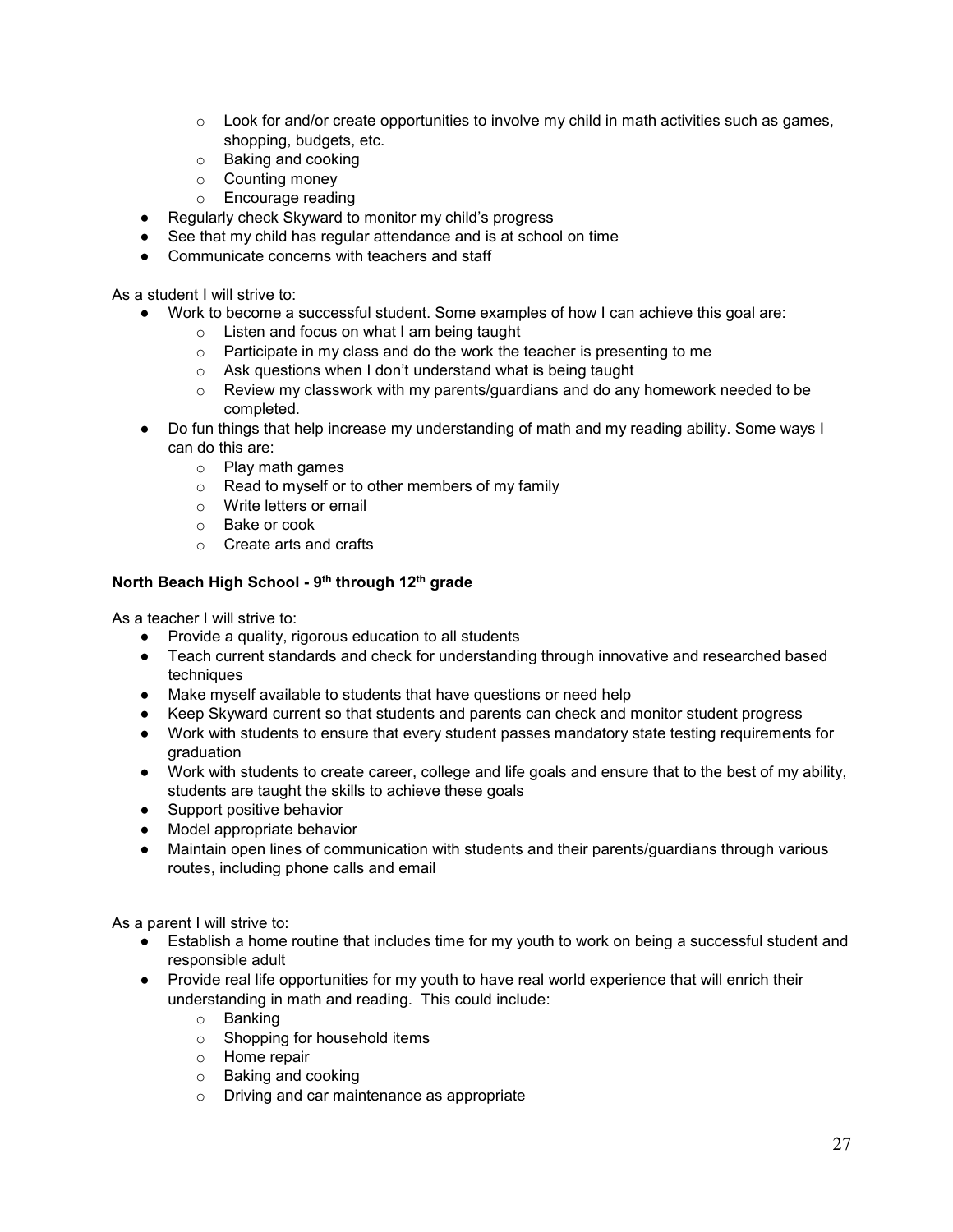- o Appropriate use of technology such as the internet, social media and email
- Regularly check Skyward to monitor my youth's progress
- See that my youth has regular attendance and is at school on time
- Communicate concerns with teachers and staff

As a student I will strive to:

- Work to become a successful student and young adult. Some examples of how I can achieve this goal are:
	- o Listen and focus on what I am being taught
	- o Use my knowledge and skills to pass and perform well on state mandated tests
	- o Participate in my classes and do the work the teacher is presenting to me
	- o Ask questions when I don't understand what is being taught and/or seek help outside of the normal instruction time
	- o Create college and career goals for myself and continue to pursue them